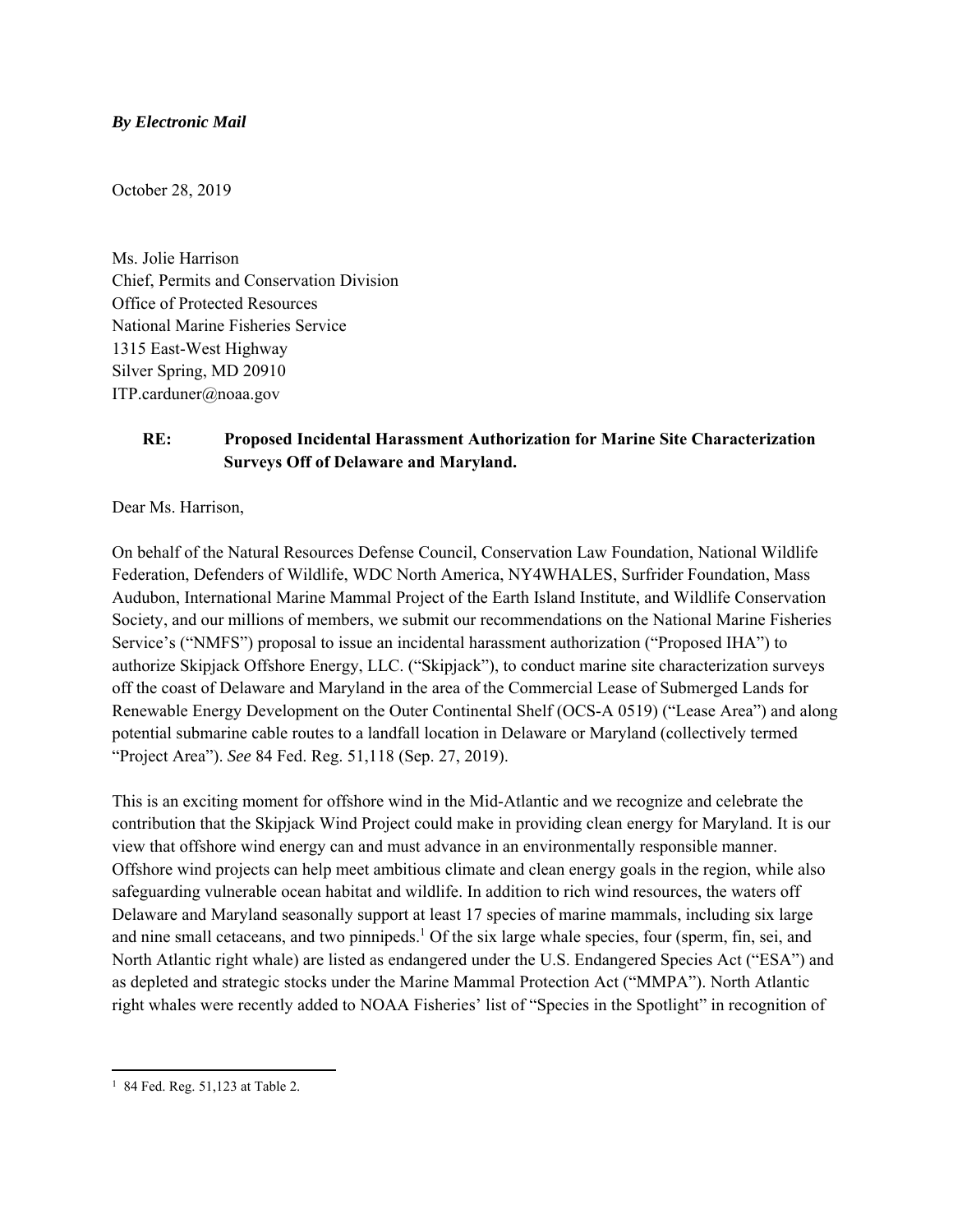the fact the species is among the most at risk of extinction in the near future.<sup>2</sup> In addition, the Western North Atlantic Northern Migratory Coastal stock of bottlenose dolphin is "depleted" under the MMPA and is therefore considered to be a "strategic stock" by NMFS.<sup>3</sup> While not currently listed as depleted, NOAA has declared an Unusual Mortality Event ("UME") for protected humpback whales for which the highest relative number of mortalities have been recorded in the Mid-Atlantic region.<sup>4</sup> The following comments are intended to support Skipjack in achieving its goal to advance offshore wind in a manner sustainable for wildlife, and particularly marine mammals.

Our organizations have a number of significant concerns related to NMFS' negligible impact analysis and the avoidance, minimization, mitigation, and monitoring requirements that will be necessary to ensure adequate mitigation measures for endangered North Atlantic right whales, a species currently in decline as a result of human impacts, as well as other endangered and protected species. We strongly recommend that NMFS update the Proposed IHA to, at minimum, include the following protections, which focus specifically, including spatially and temporally, on the North Atlantic right whale:

- Require a seasonal restriction on site assessment and characterization activities in the Project Area that have the potential to injure or harass North Atlantic right whales (*i.e.*, source level >180 dB re 1  $(\mu Pa)^5$  from at least November 1<sup>st</sup> to April 30<sup>th</sup>;
- Require that geophysical surveys be commenced, with ramp up, only during daylight hours to maximize the probability that North Atlantic right whales are detected and confirmed clear of the exclusion zone;
- Require that Protected Species Observers ("PSOs"), to the extent feasible, monitor an extended minimum 1,000 meter ("m") exclusion zone for North Atlantic right whales;
- Require PSOs adhere to a shift schedule of two-on/two-off to ensure no individual PSO is responsible for monitoring more than 180° of the exclusion zone at any one time;
- Require a combination of visual monitoring by PSOs, that includes night vision and/or infrared technology at night, and real-time passive acoustic monitoring at all times when survey work is underway;

 2 NOAA Fisheries, "Species in the Spotlight," Available at: https://www.fisheries.noaa.gov/topic/endangered-speciesconservation#species-in-the-spotlight.

<sup>3</sup> NOAA Fisheries, "Common bottlenose dolphin." Available at: https://www.fisheries.noaa.gov/species/common-bottlenosedolphin; 84 Fed. Reg. 51,123 at Table 2 omits information that the Northern Migratory Coastal Stock of bottlenose dolphin is considered to be "depleted" under the MMPA and a "strategic stock" by NMFS.

<sup>4</sup> NOAA Fisheries, "2016-2019 Humpback whale Unusual Mortality Event along the Atlantic Coast." Available at: https://www.fisheries.noaa.gov/national/marine-life-distress/2016-2019-humpback-whale-unusual-mortality-event-alongatlantic-coast

<sup>5</sup> The best available science on other low- to mid-frequency sources (*e.g*., Nowacek *et al*. 2004, Kastelein *et al*. 2012, 2015) indicates that Level B takes will occur with near certainty at exposure levels well below the 160 dB threshold that NMFS applies to behavioral impacts.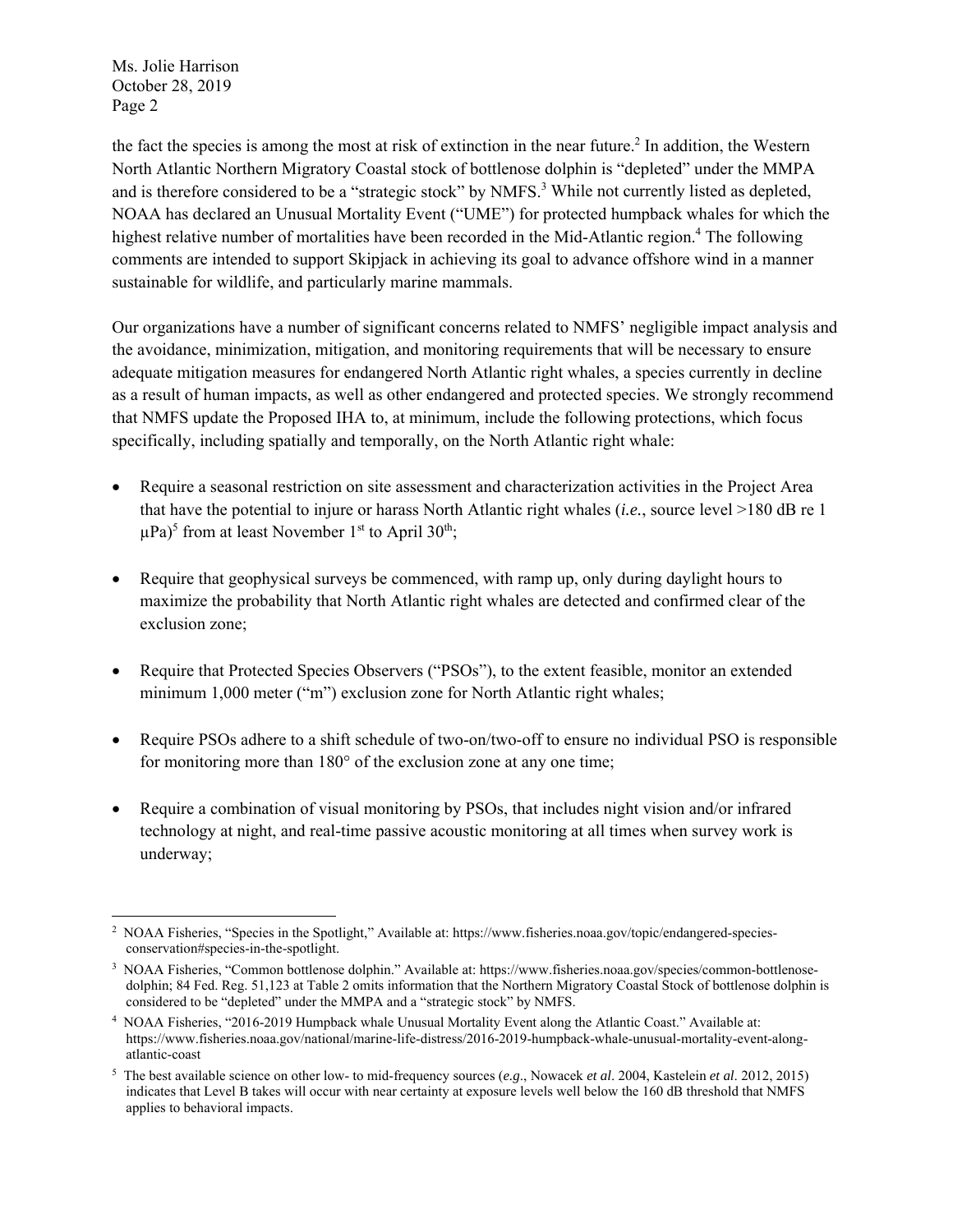- Require all project vessels operating within the survey area maintain a speed of 10 knots or less during the entire survey period. Transiting vessels should also be required to observe a 10 knot speed restriction throughout the entirety of the proposed survey period; and
- Require all project vessel operators to report sightings of living North Atlantic right whales and all sightings of dead, injured, or entangled whales, regardless of species.

In addition to the protections recommended above, we object to NMFS' proposed process to consider extending any one-year IHA with a truncated 15-day comment period. As discussed below and in our prior letters, that process is contrary to the MMPA.

# I. BACKGROUND

## *A. The Marine Mammal Protection Act*

Congress enacted the MMPA because "certain species and population stocks of marine mammals are, or may be, in danger of extinction or depletion as a result of man's activities."6 The statute seeks to ensure that species and population stocks are not "permitted to diminish beyond the point at which they cease to be a significant functioning element of the ecosystem of which they are a part," and do not "diminish below their optimum sustainable population."<sup>7</sup> Congress intended for NMFS to act conservatively in the face of uncertainty when authorizing activities harmful to marine species.<sup>8</sup> This careful approach to management was necessary because of the vulnerable status of many species and because it is difficult to measure the impacts of human activities on marine mammals in the wild.<sup>9</sup>

At the heart of the MMPA is its "take" prohibition, which establishes a moratorium on the capture, harassing, hunting, or killing of marine mammals, and generally prohibits any person or vessel subject to the jurisdiction of the United States from taking a marine mammal on the high seas or in waters or on land under the jurisdiction of the United States.<sup>10</sup> Harassment is any act that "has the potential to injure a marine mammal or marine mammal stock in the wild" or to "disturb a marine mammal . . . by causing disruption of behavioral patterns, including, but not limited to, migration, breathing, nursing, breeding, feeding, or sheltering."<sup>11</sup>

NMFS may grant exceptions to the take prohibition. As relevant here, the agency may authorize, for not more than a one-year period, the incidental, but not intentional, "taking by harassment of small numbers

 $6$  16 U.S.C. § 1361(1).

<sup>7</sup> *Id*. § 1361(2); *see also Conservation Council for Hawaii v. Nat'l Marine Fisheries Serv*., 97 F. Supp. 3d 1210, 1216 (D. Haw. 2016).

<sup>8</sup> H.R. Rep. No. 92-707 (Dec. 4, 1971), as reprinted in 1972 U.S.C.C.A.N. 4144, 4148.

 $9\,$  16 U.S.C. § 1361(1), (3).

<sup>10 16</sup> U.S.C. §§ 1362(13), 1371(a).

<sup>11</sup> *Id*. § 1362(18)(A).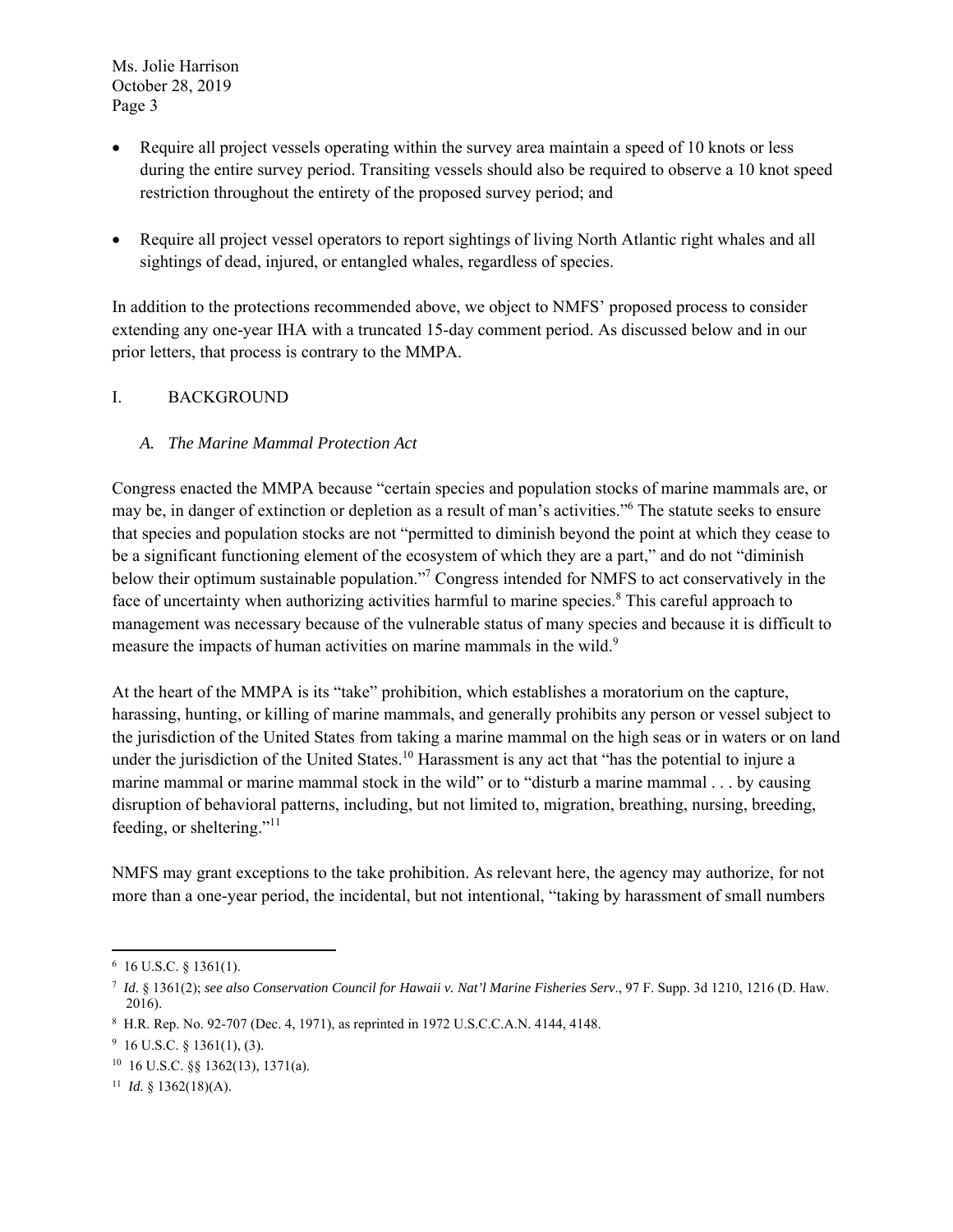of marine mammals of a species or population stock" if the agency determines that such take would have only "a negligible impact on such species or stock."12 The agency must prescribe permissible methods of taking to ensure that the activity has "the least practicable impact on such species or stock and its habitat, paying particular attention to rookeries, mating grounds, and areas of similar significance."<sup>13</sup> NMFS must also establish monitoring and reporting requirements.<sup>14</sup> No later than 45 days after receiving an application for an IHA, NMFS must publish a proposed authorization and open a 30-day comment period.<sup>15</sup>

#### *B. The status of Atlantic large whales*

As the agency is aware, the conservation status of the North Atlantic right whale is dire. Although the species has been listed under the ESA for decades, recent scientific analysis confirms that the population has been declining since 2010 due to entanglements in commercial fishing gear and ship strikes. Thirty (30) animals are known to have been killed since 2017 and the population is now estimated at approximately 400 individuals.<sup>16</sup> Moreover, females are more negatively affected than males by the lethal and sublethal effects of human activity, surviving to only 30-40 years of age with an extended inter-calf interval of approximately 10 years.<sup>17</sup> It is estimated that only 95 females of breeding age remain.<sup>18</sup>

In the wake of an alarming number of detected deaths of North Atlantic right whales in 2017, NMFS declared a UME,<sup>19</sup> which devotes additional federal resources to determining and—if possible mitigating the source of excessive mortality. This designation is still in effect. Moreover, ongoing UMEs exist for the Atlantic populations of minke whales (since January 2017) and humpback whales (since January 2016).<sup>20</sup> Alarmingly, 73 minke whales have stranded between Maine and South Carolina from January 2017 to October 2019.<sup>21</sup> Elevated numbers of humpback whales have also been found stranded along the Atlantic Coast since January 2016 and, in a little over three years, 105 humpback whale mortalities have been recorded (data through October 4, 2019), with strandings occurring in every state

 $12$  *Id.* § 1371(a)(5)(D)(i).

 $13$  *Id.* § 1371(a)(5)(D)(ii)(I).

<sup>14</sup> *Id.* § 1371(a)(5)(D)(iii).

<sup>15</sup> *Id.* § 1371(a)(5)(D)(iii).

<sup>16</sup> NOAA Fisheries, "North Atlantic right whale," available at: https://www.fisheries.noaa.gov/species/north-atlantic-right-whale.

<sup>17</sup> Corkeron, P., Hamilton, P., Bannister, J., Best, P., Charlton, C., Groch, K.R., Findlay, K., Rowntree, V., Vermeulen, E., and Pace, R.M., "The recovery of North Atlantic right whales, *Eubalaena glacialis*, has been constrained by human-caused mortality." *Royal Society Open Science,* vol 5, art. 180892 (2018).

<sup>&</sup>lt;sup>18</sup> NOAA Fisheries, "Immediate action needed to save the North Atlantic right whales," leadership message (July 3, 2019). Available at: https://www.fisheries.noaa.gov/leadership-message/immediate-action-needed-save-north-atlantic-right-whales.

<sup>&</sup>lt;sup>19</sup> NOAA Fisheries, "North Atlantic right whale Unusual Mortality Event." Available at: http://www.nmfs.noaa.gov/pr/health/mmume/2017northatlanticrightwhaleume.html.

<sup>20</sup> NOAA Fisheries, "2016-2019 Humpback whale Unusual Mortality Event along the Atlantic Coast." *supra* note 4; NOAA Fisheries, "2017-2019 Minke whale Unusual Mortality Event along the Atlantic Coast." Available at: https://www.fisheries.noaa.gov/national/marine-life-distress/2017-2019-minke-whale-unusual-mortality-event-along-atlanticcoast.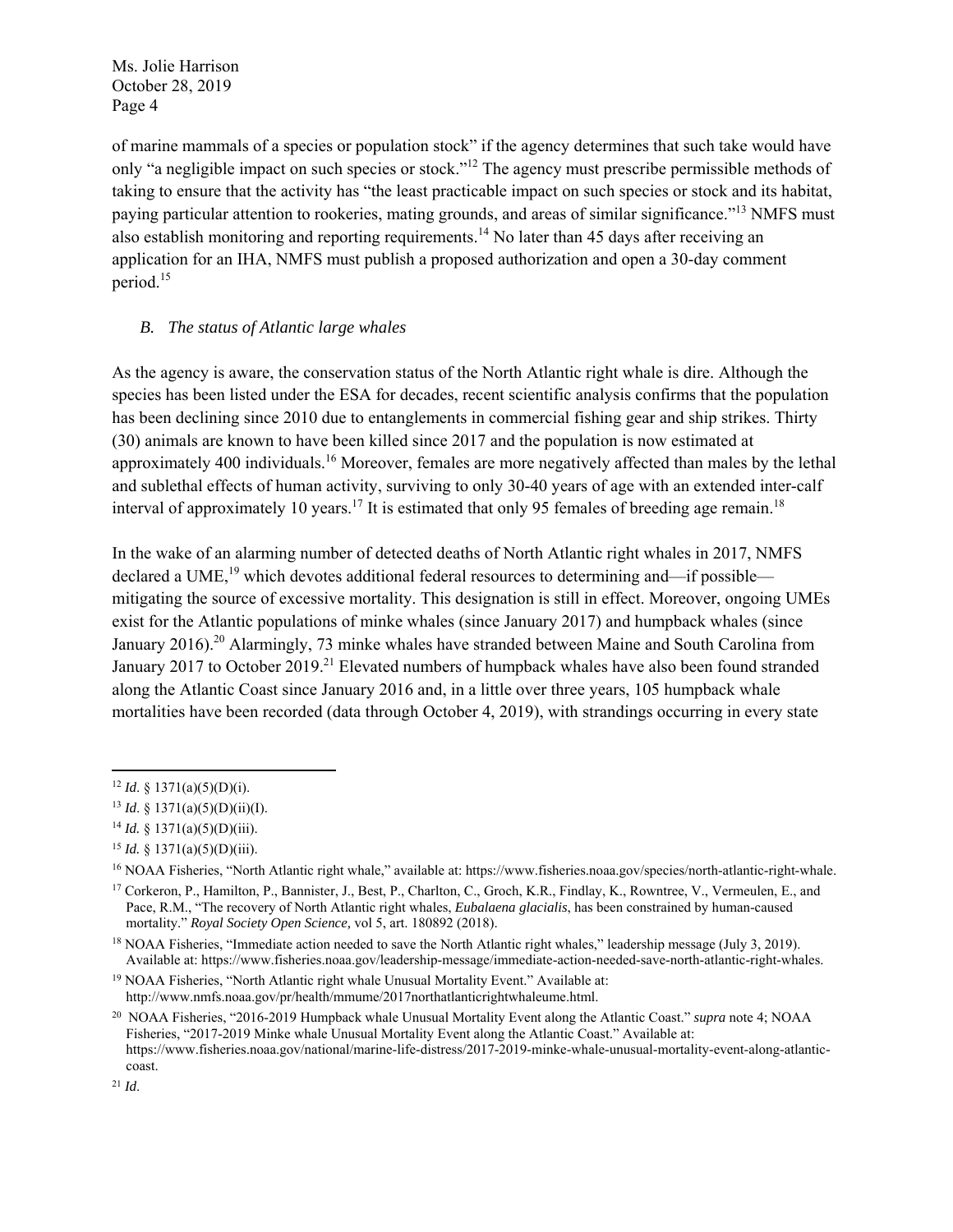along the East Coast.<sup>22</sup> The declaration of these three large whale UMEs by the agency in the past few years, for which anthropogenic impacts are a significant cause of mortality, demonstrates an increasing risk to whales from human activities along the U.S. East Coast.

Given the highly endangered status of the North Atlantic right whale, NMFS is obligated by both the ESA and the MMPA to protect this species from additional harmful impacts of human activities. The agency is also obligated by the MMPA to consider the full range of potential impacts on all marine mammal species, including minke and humpback whales, and the depleted Western North Atlantic Northern Migratory Coastal stock of bottlenose dolphin, that are known to utilize the survey area and surrounding areas before issuing an IHA with appropriate avoidance, minimization, mitigation, and monitoring measures. NMFS must use the best available scientific information on marine mammal presence and density, as required by law.<sup>23</sup> Considering the elevated threat to federally protected large whale species and populations in the Atlantic, including waters off Delaware and Maryland, and emerging evidence of dynamic shifts in the distribution of large whale habitat, NMFS must ensure that any potential stressors posed by the proposed surveys are mitigated to effectuate the least practicable impact on affected species and stocks.<sup>24</sup>

#### *C. North Atlantic right whale seasonality and distribution off the coasts of Delaware and Maryland*

Since 2010, North Atlantic right whale distribution and habitat use has shifted in response to climate change-driven shifts in prey availability.<sup>25</sup> Long-term passive acoustic monitoring data and visual sightings data for the U.S. East Coast indicate that North Atlantic right whales can now be found in the waters within and near the Project Area year-round.<sup>26</sup> Three years (November 2014 to June 2017) of passive acoustic monitoring data recorded in and around the Maryland Wind Energy Area ("WEA")—an area only nine nautical miles from the Lease Area—detected North Atlantic right whales, as well as fin and humpback whales, most frequently between November and April.<sup>27</sup> In the most recent period for which data has been analyzed, Atlantic right whale vocal presence increased from November 2016 – January 2017. Vocal presence was at its highest levels in January 2017 (60.7%) and sharply decreased in February 2017 (2.4%). Right whale vocal presence was detected at low levels from March 2017 – May

 22 NOAA Fisheries, "2016-2019 Humpback whale Unusual Mortality Event along the Atlantic Coast," *supra* note 4.

<sup>23 16</sup> U.S.C. §§ 1362(19), §§ 1362(27).

<sup>&</sup>lt;sup>24</sup> *Id.* § 1371(a)(5)(D)(ii)(I).

<sup>25</sup> Record, N., Runge, J., Pendleton, D., Balch, W., Davies, K., Pershing, A., Johnson, C., Stamieszkin, K., Ji, R., Feng, Z. and Kraus, S., "Rapid Climate-Driven Circulation Changes Threaten Conservation of Endangered North Atlantic Right Whales," *Oceanography*, vol. *32*, pp. 162-169 (2019).

<sup>26</sup> Davis, G.E., Baumgartner, M.F., Bonnell, J.M., Bell, J., Berchick, C., Bort Thorton, J., Brault, S., Buchanan, G., Charif, R.A., Cholewiak, D., *et al.*, "Long-term passive acoustic recordings track the changing distribution of North Atlantic right whales (*Eubalaena glacialis*) from 2004 to 2014," *Scientific Reports*, vol. 7, p. 13460 (2017).; NOAA Northeast Fisheries Science Center, "NOAA Right Whale Sighting Advisory System." Available at: https://www.nefsc.noaa.gov/psb/surveys/MapperiframeWithText.html.

<sup>27</sup> Bailey, H., Wingfield, J., Fandel, A., Fouda, L., Garrod, A., Lyubchich, S., Hodge, K.B., and Rice, A.N. *Determining offshore use by marine mammals and ambient noise levels using passive acoustic monitoring*. *Progress Report*. Project period 1st July 2017 – 31st August 2017. Sponsor Grant Number: 14-14-1916 BOEM. (Aug. 31, 2017); Bailey, H. *Determining offshore use by marine mammals and ambient noise levels using passive acoustic monitoring*. *Progress Report*. (Jul. 31, 2018).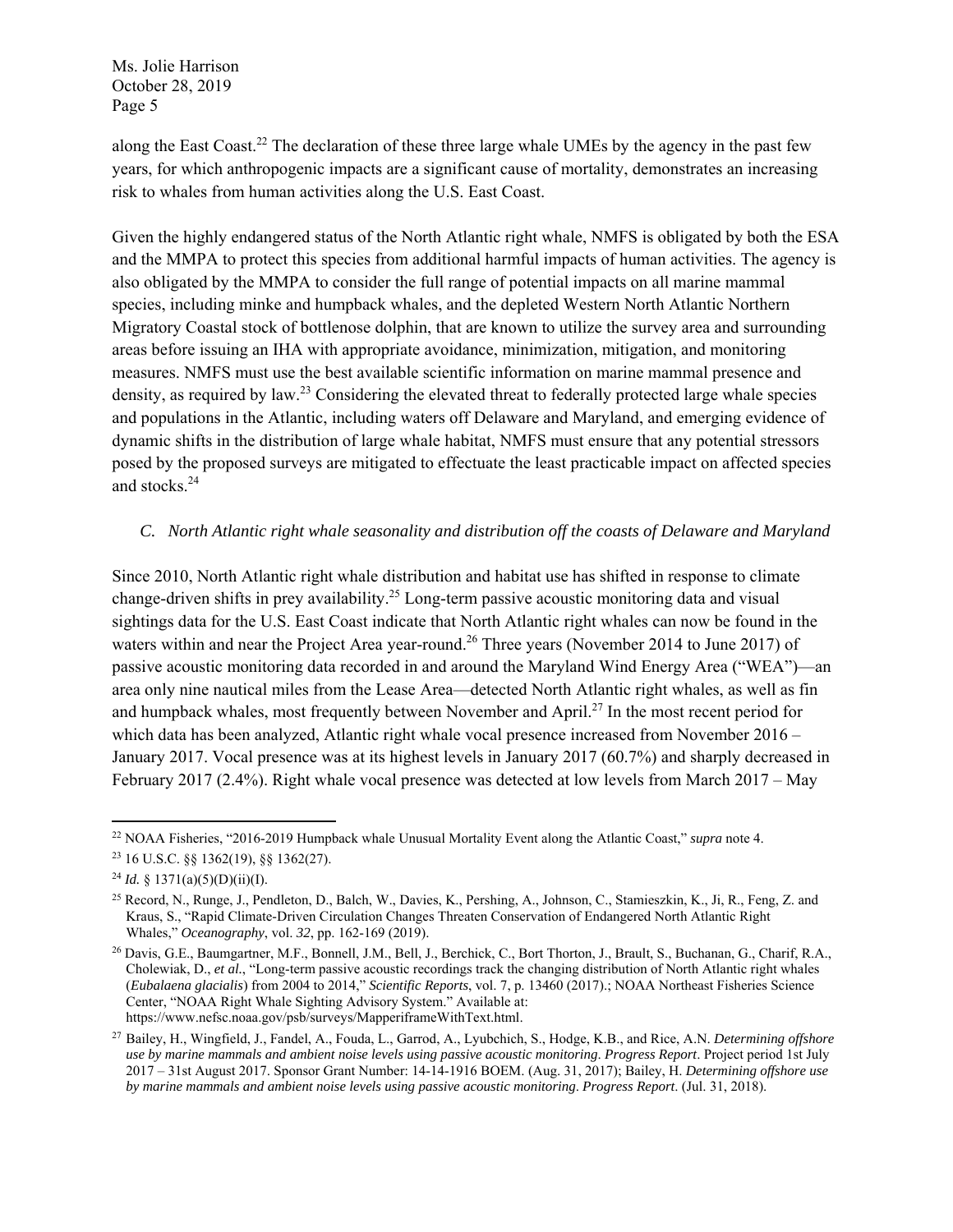2017, and then increased to 27.8% in June 2017.28 Monthly aerial surveys conducted between July 2013 and July 2015 identified right whales to the east of the Maryland WEA (5 sightings of 13 whales) in January and February.<sup>29</sup> Eleven whales were detected in a single day in January 2015, indicating that pulses of right whales may travel through the region.<sup>30</sup> Based on data collected proximate to the Project Area, North Atlantic right whales appear to have highest relative presence between at least the months of November through April. These months of elevated occurrence are supported by the dates of the Seasonal Management Area ("SMA") for Delaware Bay,<sup>31</sup> the period for which a "Biologically Important Area" has been defined by the Agency,<sup>32</sup> peak vocal presence recorded during the long-term passive acoustic monitoring study,<sup>33</sup> and 30 years of visual sightings data,<sup>34</sup> which additionally indicates that pregnant females and mother-calf pairs are migrating through the area in the fall and spring, respectively.35 Survey results from adjacent states (New Jersey, Virginia, North Carolina, and Georgia), albeit relatively limited, are concordant with the distribution and seasonality of right whales off Delaware and Maryland from November 1 to April 30.36

Beyond the recognized Biologically Important Area identified by  $NOAA$ ,<sup>37</sup> the area is not formally identified as a habitat "hotspot;" however, a sizable proportion of the migrating right whale population will pass through or near the site and, as such, the Project Area is located in an important part of the overall right whale migratory corridor. Shoreward of the Lease Area, 30 years of sightings data demonstrate that 50 percent of mother-calf pairs were sighted within 6.88 miles of the coast, and 50 percent of other demographic groups were sighted within 8.5 miles of the coast.<sup>38</sup> As such, it can be assumed that during migration, approximately 50 percent of right whales will travel shoreward of the Lease Area, through the cable survey area, and many others will pass through the Lease Area. Moreover, location analysis of North Atlantic right whale calls showed most calls occurred across the entirety of the

<sup>28</sup> Bailey, H. *Determining offshore use by marine mammals and ambient noise levels using passive acoustic monitoring*. *Progress Report*, *id*.

<sup>29</sup> Barco, S., Burt, L., DePerte, A., and DiGiovanni, Jr., R. *Marine Mammal and Sea Turtle Sightings in the Vicinity of the Maryland Wind Energy Area July 2013-June 2015*. VAQF Scientific Report # 2015-06, prepared for the Maryland Department of Natural Resources. (2015).

<sup>30</sup> *Id*.

<sup>&</sup>lt;sup>31</sup> NOAA Fisheries, "Reducing ship strikes to North Atlantic right whales." Available at: http://www.nmfs.noaa.gov/pr/shipstrike/.

<sup>32</sup> LaBrecque, E., Curtice, C., Harrison, J., van Parijs, S.M., and Halpin, P.N., "Biologically important areas for cetaceans within U.S. waters—East coast region." *Aquatic Mammals* 41: 17-29 (2015).

<sup>&</sup>lt;sup>33</sup> Davis, G.E., *et al.*, "Long-term passive acoustic recordings track the changing distribution of North Atlantic right whales (*Eubalaena glacialis*) from 2004 to 2014," *supra* note 26.

<sup>34</sup> NOAA Northeast Fisheries Science Center, "NOAA Right Whale Sighting Advisory System," *supra* note 26.

<sup>35</sup> Dr. C. Good *pers. comm*. to Dr. F. Kershaw and M. Jasny, Oct. 24, 2017.

<sup>&</sup>lt;sup>36</sup> Whitt, A.D., Dudzinski, K., and Laliberté, J.R., "North Atlantic right whale distribution and seasonal occurrence in nearshore waters off New Jersey, USA, and implications for management," *Endangered Species Research*, 20: 59-69 (2013); Hodge, K.B., Muirhead, C.A., Morano, J.L., Clark, C.W., and Rice, A.N., "North Atlantic right whale occurrence near wind energy areas along the mid-Atlantic US coast: implications for management," *Endangered Species Research*, 28: 225-234 (2015); Salisbury, D.P., Clark, C.W., and Rice, A.N., "Right whale occurrence in the coastal waters of Virginia, U.S.A.: Endangered species presence in a rapidly developing energy market," *Marine Mammal Science*, 32: 508-519 (2016).

<sup>37</sup> LaBrecque, E., *et al*., "Biologically important areas for cetaceans within U.S. waters—East coast region," *supra* note 32*.* 

<sup>38</sup> Dr. C. Good *pers. comm*., *supra* note 35.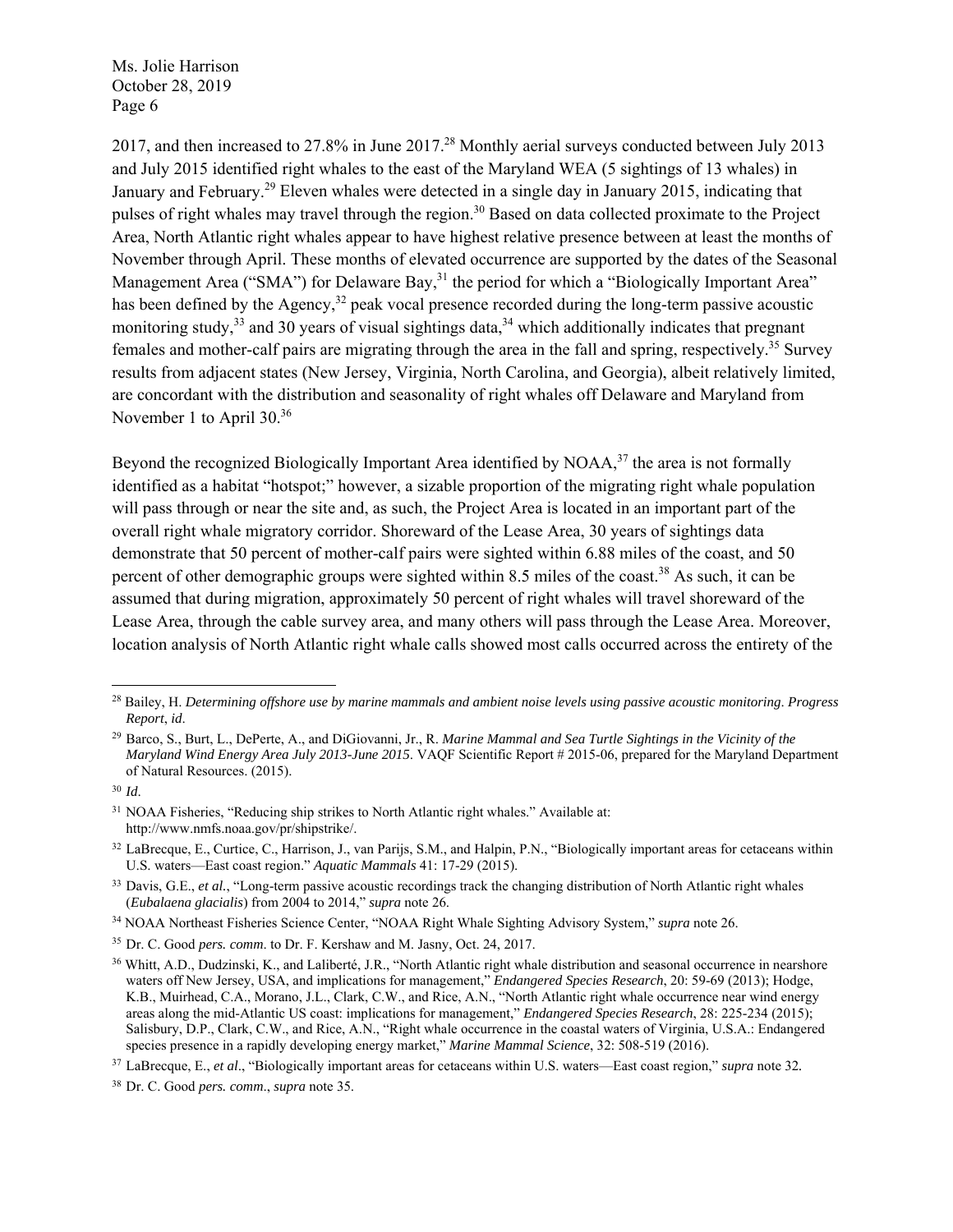Maryland WEA and that their distribution extended further offshore. It can be assumed that North Atlantic right whales exhibit a similar distributional pattern across the Delaware WEA and, thus, the Project Area.

The best available scientific information therefore demonstrates that at least November 1 through April 30 in the Project Area represents the time period of highest risk to North Atlantic right whales, based on times of highest relative density of animals during their migration and times when mother-calf pairs may be in the area.<sup>39</sup> That said, given that North Atlantic right whales are now detected during every month of the year in the Mid-Atlantic,<sup>40</sup> there is a clear need for strong and effective mitigation measures to be in place year-round.

## II. INCONSISTENCIES BETWEEN THE PROPOSED IHA AND THE MARINE MAMMAL PROTECTION ACT

# *A. To fulfill the statutory requirement of considering the best scientific information available, NMFS must analyze additional data sources when calculating densities of marine mammals, including the North Atlantic right whale*

NMFS must base its IHA analysis on the best available scientific information to comply with statutory requirements of the MMPA.<sup>41</sup> In determining the proportion of marine mammal species and populations taken by the proposed activities—a calculation that lies at the heart of the agency's "small numbers" analysis—NMFS relies on estimates of marine mammal densities derived from the habitat-based density model for the U.S. East Coast, which was funded under the agency's CetMap program, and recently updated with new data collected during surveys conducted through  $2016<sup>42</sup>$  However, the CetMap model, as its designers admit,<sup>43</sup> is limited. Most notably, in founding its density estimates entirely on shipboard and aerial line-transect surveys, the model necessarily excludes data obtained through additional sightings data from state-level surveys and opportunistic sources, passive acoustic monitoring, and satellite telemetry. Much of the survey data used to develop the model was collected prior to 2010 and therefore do not reflect the recent shift in North Atlantic right whale distribution, including the significant shifts observed during the past three years (2017-2019). It is our view that the density maps produced by Roberts *et al.* (2016) do not fully reflect the abundance, distribution, and density of marine mammals for

  $39$  Over a dozen wildlife conservation organizations recently endorsed a suite of Best Management Practices ("BMPs") for the protection of the North Atlantic right whale during wind energy construction and operations of fixed foundation offshore wind projects off the U.S. East Coast. The BMPs include criteria to define times of highest risk to North Atlantic right whales. While the BMPs focus on construction and operations, the criteria to define times of highest risk are directly transferable to inform mitigation measures for site assessment and characterization activities. Available at: https://www.nrdc.org/resources/best-management-practices-north-atlantic-right-whales-during-offshore-wind-energy.

<sup>40</sup> Davis, G.E., *et al.*, "Long‐term passive acoustic recordings track the changing distribution of North Atlantic right whales (*Eubalaena glacialis*) from 2004 to 2014," *supra* note 26.

<sup>41 16</sup> U.S.C. §§ 1362(19), §§ 1362(27).

<sup>42</sup> Roberts J.J., Best B.D., Mannocci L., Fujioka E., Halpin P.N., Palka D.L., Garrison L.P., Mullin K.D., Cole T.V.N., Khan C.B., McLellan W.M., Pabst D.A., and Lockhart G.G., "Habitat-based cetacean density models for the U.S. Atlantic and Gulf of Mexico," *Scientific Reports*, vol. 6, p. 22615 (2016); 84 Fed. Reg. at 36,075.

<sup>43</sup>Roberts, J.J., *et al*., *id*.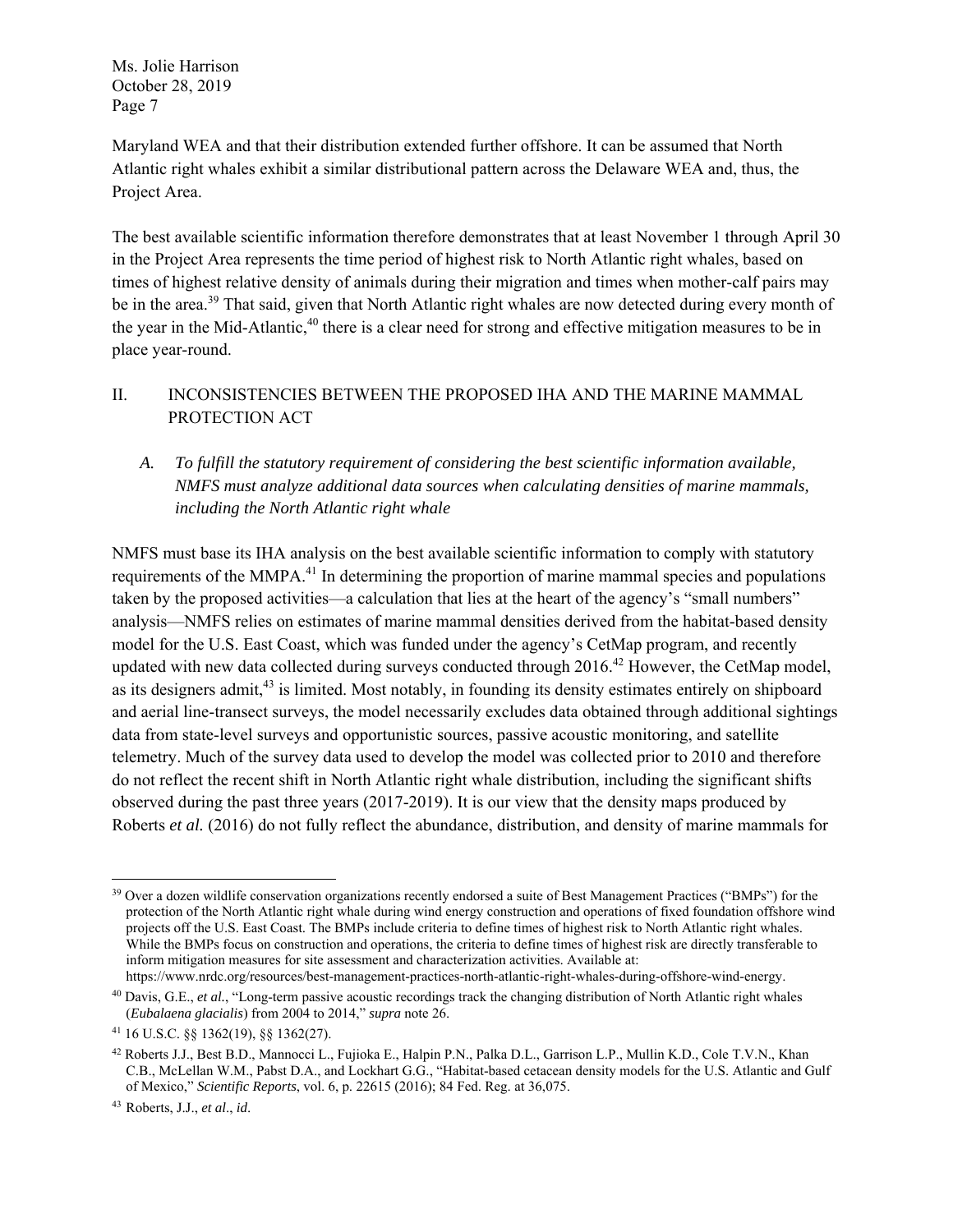the U.S. East Coast and therefore should not be the only information source relied upon when estimating take.

The Roberts *et al*. (2016) model lacks resolution for the Western North Atlantic Northern Migratory Coastal stock of bottlenose dolphins. Misappropriation of take levels for the depleted migratory coastal bottlenose dolphin could have serious implications for the future conservation status of the stock. Specifically, this approach results in an estimated 22.1 percent of the migratory coastal population being subjected to harassment commensurate to Level B take (84 Fed. Reg. 51,139, at Table 7); in the context of this depleted and strategic stock, the Agency's intention to equate such a high level of proposed authorized take with the small numbers and negligible impact provisions of the MMPA is unsupportable. We also note that the agency omits information on the the "depleted" and "strategic" status of the Northern Migratory Coastal stock in Table 2 of the IHA.

Integration of opportunistic and other sources of data that collect fine-scale information on factors driving marine mammal distribution with those gathered through systematic broad-scale surveys will better reflect current marine mammal presence, abundance, and density off Delaware and Maryland and provide a more accurate assessment of Level B take. **It should be NMFS' top priority to consider any initial**  data from State monitoring efforts,<sup>44</sup> passive acoustic monitoring data, opportunistic marine **mammal sightings data, and other data sources, and to take steps now to develop a dataset (***see also*  **recommendations in Section III.A.) that more accurately reflects marine mammal presence so that it is in hand for future IHA authorizations and other work.** 

## *B. Using independent "surveys days" as the unit of impact analysis is inappropriate*

The agency has proposed to authorize up to 200 "survey days" that may take place at any point from October 2019 through September 2020, with as many as three survey vessels operating concurrently at any given time.<sup>45</sup> "Survey days" are treated as independent units of analysis by NMFS in terms of the estimated impact to marine mammals.<sup>46</sup> This approach overlooks the fact that there are times of year that North Atlantic right whales, and potentially other protected species, would have higher relative vulnerability to noise exposure from the survey activities being undertaken (*e.g.*, during foraging periods), or may have a reduced ability to avoid noise exposure due to multiple survey vessels operating in the same vicinity at the same time. By not incorporating more detailed information on the spatial and temporal resolution of survey activity into the impact analysis, NMFS may under-estimate (or overestimate) levels of take. The likelihood of this being the case is further increased by NMFS' use of the mean annual density value for each marine mammal species,  $47$  rather than accounting for seasonal differences. A broader implication of this approach is that the Proposed IHA makes no attempt to directly account for the cumulative impact from multiple sound sources operating concurrently and continuously across the survey area. **NMFS should include more information on the geographic location and** 

<sup>44</sup> *See*, *e.g.*, http://energy.maryland.gov/Pages/Info/renewable/offshorewind-resources.aspx; https://dnr.maryland.gov/ccs/Pages/coastal\_resources/oceanplanning.aspx.

<sup>45 84</sup> Fed. Reg. at 51,119-20.

<sup>46</sup> *Id*.

<sup>47 84</sup> Fed. Reg. at 51,138.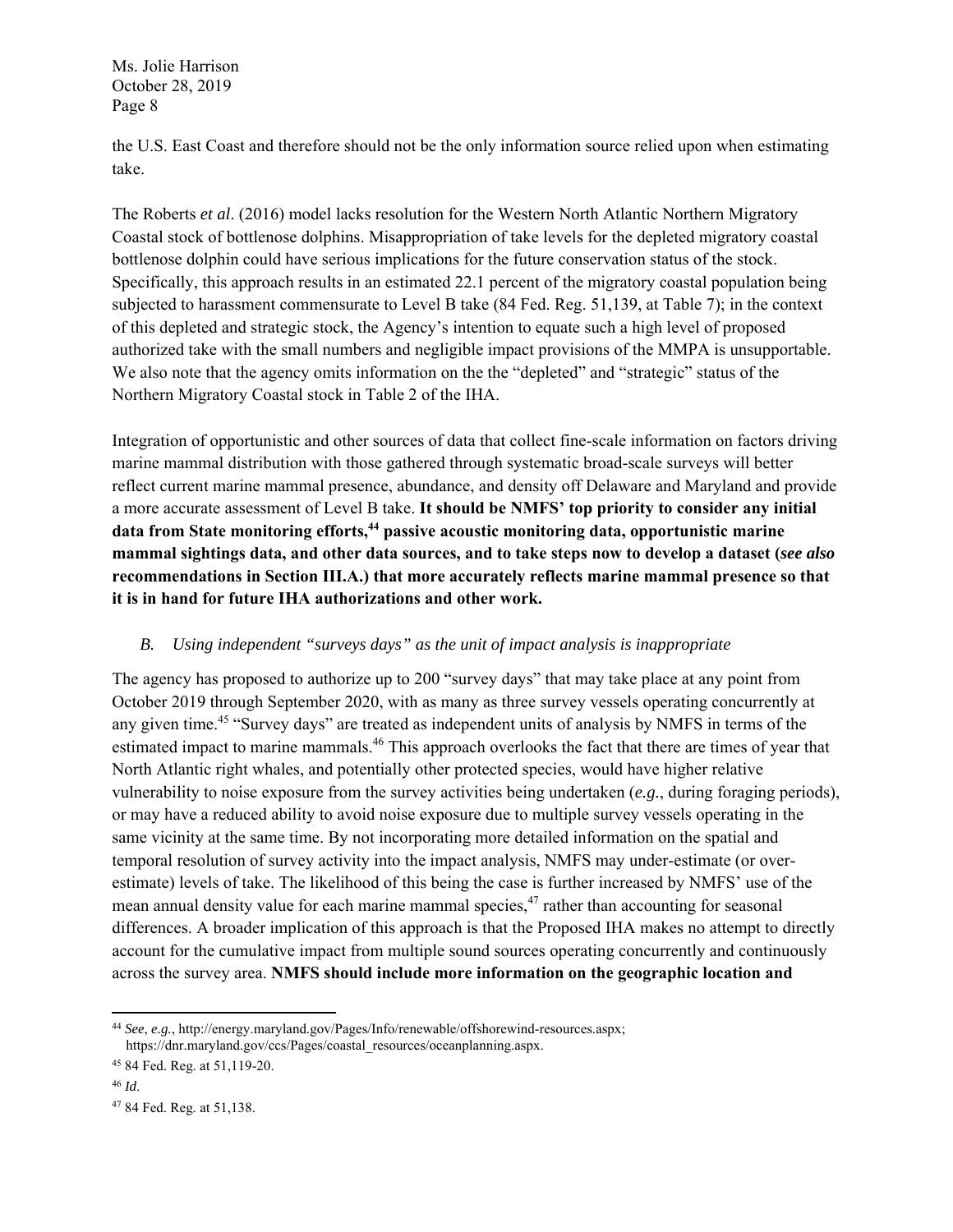# **timing of the deployment of the survey vessels in the Proposed IHA and, where appropriate, factor that information in to the take analysis**.

### *C. Any IHA extension does not comport with the plain language of the statute*

NMFS again requests comment on the potential one-year renewal of this Proposed IHA on a case-by-case basis for identical or nearly identical activities, with only an additional 15 days for public comment, should various criteria be met.<sup>48</sup> For several reasons, our organizations have opposed this process in prior comments as contrary to law. Without repeating all of our prior comments on this issue we reiterate that NMFS' proposal to provide one-year renewals does not comport with the plain language of the statute. Section  $101(a)(D)(i)$  unambiguously states that incidental harassment authorizations are valid for periods of not more than one year.<sup>49</sup> The statute is also clear on its face that a 30 day comment period is required in all instances. An agency must publish a proposed authorization (45 days after receipt of an application) and the duration of the public comment period (30 days after publication).<sup>50</sup> If Congress did not see fit to include a specific provision on an appropriate IHA renewal process, then the legislative history would not support an argument that there is ambiguity in Congress' intent in enacting the statute as written. NMFS does not have the regulatory discretion to impute a different timeframe for renewals. The MMPA provides one IHA process and therefore one specified comment period duration to rule them all.

Should the agency wish to establish its new IHA renewal process as a reasonable interpretation of an ambiguous statutory provision, it should do so through notice-and-comment rulemaking or comparable process with the appropriate indicia of formality. NMFS' recently posted new language about Incidental Harassment Authorization Renewals on its website.<sup>51</sup> The expedited process described online is not subject to the notice and comment procedures and does not warrant judicial deference. Providing a clear and legally adequate justification for its purported new reauthorization process is especially important in light of the burden the foreshortened comment period places on interested members of the public to review not only the original authorization and supporting documents but also the draft monitoring reports, the renewal request, and the proposed renewed authorization and then to formulate comments, all within 15 calendar days. Especially given that NMFS apparently intends the new reauthorization process to become the rule rather than the exception,<sup>52</sup> it is incumbent on the agency to set forth, via proposed regulation or policy document, its rationale for this new process and to allow public comment.

## III. RECOMMENDATIONS FOR IMPROVED MITIGATION AND MONITORING

 48 84 Fed. Reg. 52,464, 52,466 (Oct. 2, 2019).

<sup>49 16</sup> U.S.C. § 1371(a)(5)(D)(i).

<sup>50</sup> *Id.* § 1371(a)(5)(D)(iii).

<sup>51</sup> *See* https://www.fisheries.noaa.gov/permit/incidental-take-authorizations-under-marine-mammal-protection-act.

<sup>52</sup> Beginning on March 7, 2019, NMFS has issued notice of this new reauthorization process for a multitude of permits. *See, e.g.,* 84 Fed. Reg. 8312 (Mar. 7, 2019); 84 Fed. Reg. 8316 (Mar. 7, 2019); 84 Fed. Reg. 11,508 (Mar. 27, 2019); 84 Fed. Reg. 13,246 (Apr. 4, 2019); 84 Fed. Reg. 14,200 (Apr. 9, 2019); 84 Fed. Reg. 15,598 (Apr. 16, 2019); 84 Fed. Reg. 17,384 (Apr. 25, 2019); 84 Fed. Reg. 17,784 (Apr. 26, 2019); 84 Fed. Reg. 17,788 (Apr. 26, 2019); 84 Fed. Reg. 18,346 (Apr. 30, 2019); 84 Fed. Reg. 18,495 (May 1, 2019); 84 Fed. Reg. 18,801 (May 2, 2019); 84 Fed. Reg. 18,809 (May 2, 2019); 84 Fed. Reg. 20,336 (May 9, 2019).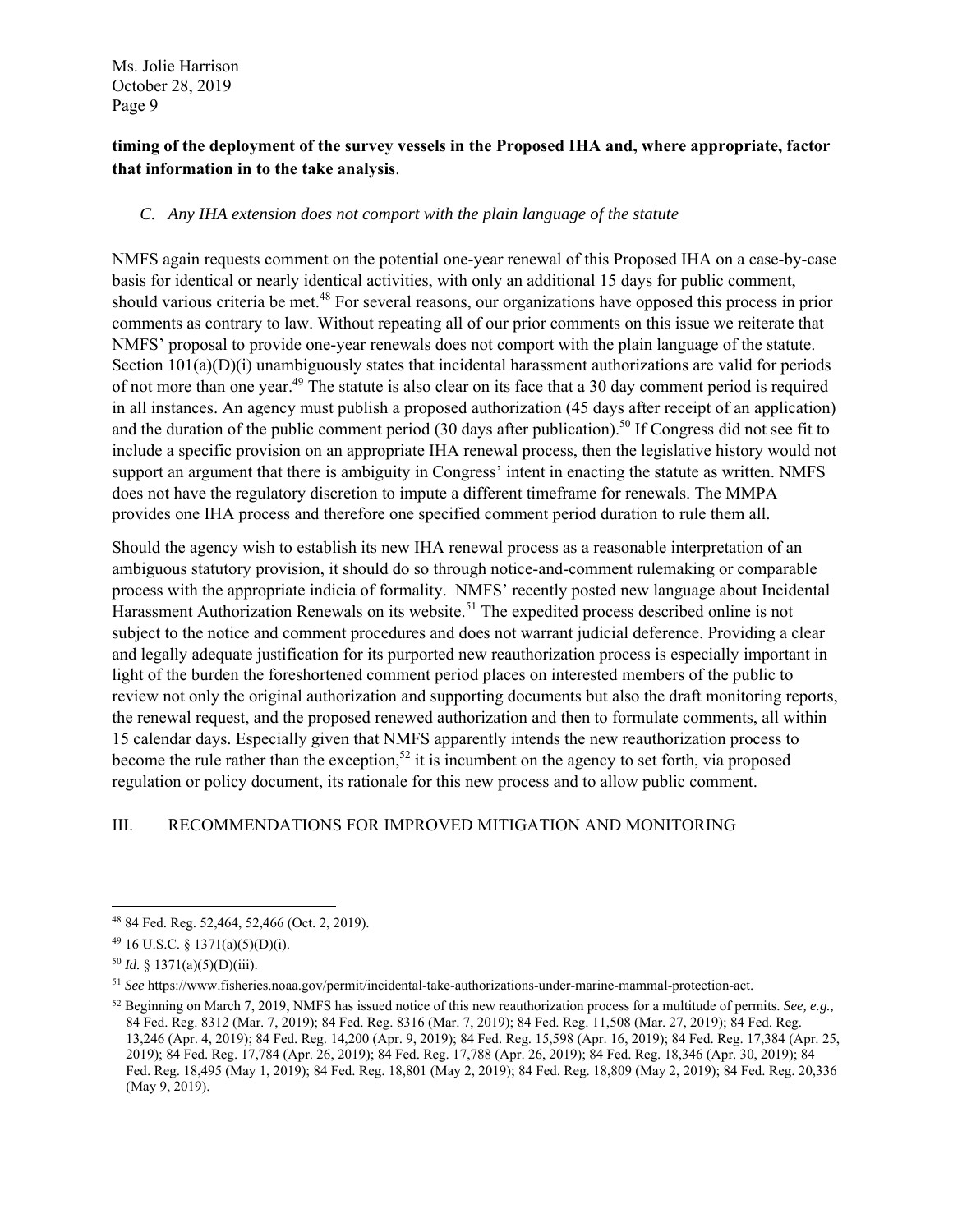In authorizing "take" by incidental harassment under the general authorization provision of the MMPA, NMFS must prescribe "methods" and "means of effecting the least practicable adverse impact" on marine mammals and set additional "requirements pertaining to the monitoring and reporting of such taking."<sup>53</sup> In light of the aforementioned inconsistencies between the agency's analysis and the requirements of the MMPA, as well as the significant risks posed to the North Atlantic right whale, other endangered and/or strategic marine mammal stocks, and protected humpback whales by the site assessment and characterization activities outlined in the Proposed IHA, NMFS has an obligation to impose robust avoidance, minimization, mitigation, and monitoring requirements to protect these species to the maximum extent practicable.

The agency expects that "[a]ll potential takes would be in the form of short-term Level B behavioral harassment in the form of temporary avoidance of the area, reactions that are considered to be of low severity with no lasting biological consequences."<sup>54</sup> The year-round operation of up to three survey vessels at any one time across a relatively limited geographic area presents a significant potential for cumulative disturbance during the North Atlantic right whale's primary migratory period (November 1 through April 30), and during the summer when the depleted Northern Coastal Migratory Stock of bottlenose dolphin forage within the Project Area.<sup>55</sup> Protected humpback whales are also increasingly sighted year-round in Mid-Atlantic waters.<sup>56</sup> Best available scientific information shows that the North Atlantic right whale population in particular cannot withstand any additional stressors. As such, **the agency must carefully analyze the cumulative impacts from the proposed survey activities on the North Atlantic right whale and other protected species**.

In addition, the implementation of a robust impact avoidance, minimization, mitigation, and monitoring protocol to prevent adverse impacts of the proposed survey activities is therefore essential and required by law. **Below, we recommend specific avoidance, minimization, mitigation, and monitoring measures intended to address these concerns:** 

#### *A. Seasonal restriction on geophysical surveys in the Lease Areas from November to April 30*

As described above (*see*, Section I.A), NMFS is proposing to authorize geophysical surveys off Delaware and Maryland at times when North Atlantic right whales are expected to be present at high densities during the annual migration. The survey period is intended to commence in October 2019 be conducted 24-hours a day for up to 200 days across the permitted 12-month period, utilizing up to three survey vessels at any one time.<sup>57</sup> Time and area restrictions designed to protect important life history behaviors are one of the most effective available means to reduce the potential impacts of noise and disturbance on marine mammals, including noise from geophysical surveys of a level capable of potentially causing

 $53$  16 U.S.C. § 1371(a)(5)(D)(vi).

<sup>54 84</sup> Fed. Reg. 51,143.

<sup>55 84</sup> Fed. Reg. at 51,120.

<sup>56</sup> NOAA Fisheries, "2016-2019 Humpback whale Unusual Mortality Event along the Atlantic Coast," *supra* note 4; NOAA Fisheries, "Global review of humpback whales (*Megaptera novaeangliae*)," NOAA-TM-NMFS-SWFSC-474 (March 2011).

<sup>57 84</sup> Fed. Reg. at 51,120.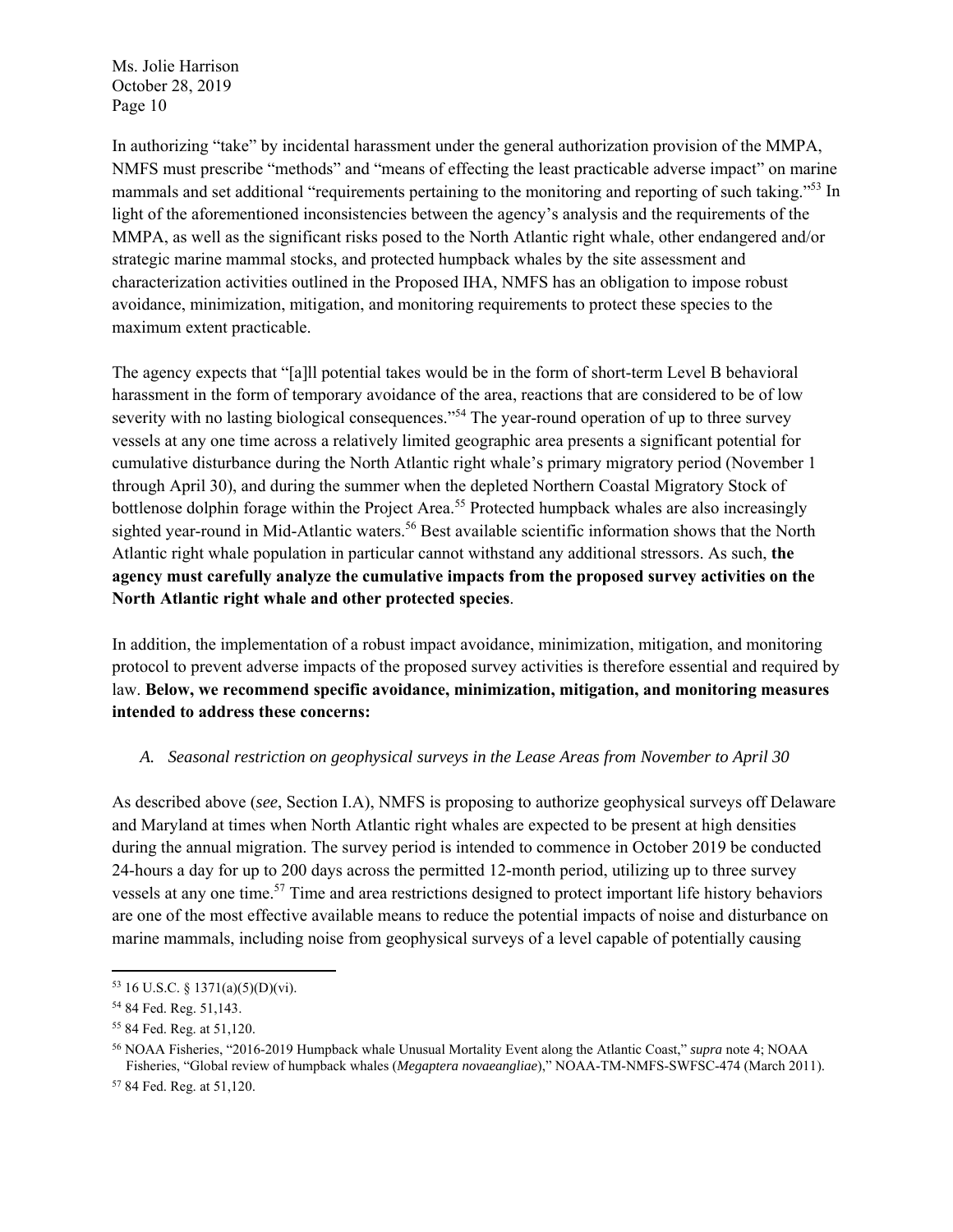Level A and Level B harassment.<sup>58</sup> Consistent with the scale and cumulative acoustic impact of the intense period of proposed survey activity, **NMFS must impose a restriction on site assessment and characterization activities that have the potential to injure or harass the North Atlantic right whale (***i.e.***, source level >180 dB re 1 uPa) minimally from November 1 to April 30 in the Project Area**; 59 these dates should be reviewed annually and revised as necessary to reflect the best available scientific information. These dates currently reflect both the best available science on the relative density of North Atlantic right whales off Delaware and Maryland (recognizing that individuals of this species could be present in each month of the year; *see* Section I.C). We also note that, as North Atlantic right whales may be present in the survey area during the summer months, NMFS must ensure that adequate mitigation measures (*see* Sections III.B. through III.E. for our recommendations) are in place to protect this and other priority species, including the depleted Coastal Migratory Stock of bottlenose dolphin, throughout the year.

While existing and potential stressors to the North Atlantic right whale must be minimized as far as possible to promote the survival and recovery of the species, **the agency must also address potential impacts to other endangered and protected whale species, particularly in light of the UMEs declared for right whales, humpback whales and minke whales,**<sup>60</sup> **as well as the depleted Northern Migratory Coastal stock of bottlenose dolphin that seasonally inhabits the region** (*see* Sections I.B. through I.D.). It is therefore imperative that consequences of the proposed North Atlantic right whale seasonal restriction on other endangered and protected species be fully accounted for by the agency (*e.g.*, a seasonal restriction may displace survey activities later in the year, which may increase levels of take for other species and populations; consideration of potential risks to other species is particularly pertinent in light of the mass stranding off Madagascar that was caused by the use of comparable high resolution geophysical ("HRG") survey equipment).<sup>61</sup>

NMFS has an obligation to use the best available scientific information, which includes standardized survey data as passive acoustic and opportunistic detections. As such, NMFS must incorporate all currently available information to elucidate and balance the relative risks to these species, for which there is relatively limited data. Therefore, **NMFS should: 1) fund analyses of recently collected sighting and acoustic data for all data-holders; and 2) continue to fund and expand surveys and studies** to improve our understanding of distribution and habitat use of marine mammals off Delaware and

<sup>58</sup> *See*, *e.g.*, Agardy, T., Aguilar Soto, N., Cañ adas, A., Engel, M., Frantzis, A., Hatch, L., Hoyt, E., Kaschner, K., LaBrecque, E., Martin, V., Notarbartolo di Sciara, G., Pavan, G., Servidio, A., Smith, B., Wang, J., Weilgart, L., Wintle, B., and Wright, A., "A global scientific workshop on spatio-temporal management of noise," Report of workshop held in Puerto Calero, Lanzarote (June 4-6, 2007); Dolman, S., Aguilar Soto, N., Notarbartolo di Sciara, G., and Evans, P., "Technical report on effective mitigation for active sonar and beaked whales," Working group convened by European Cetacean Society (2009); Memorandum from Dr. Jane Lubchenco, NOAA Administrator, to Ms. Nancy Sutley, CEQ Chair (Jan. 19, 2010); Convention on Biological Diversity, "Scientific synthesis on the impacts of underwater noise on marine and coastal biodiversity and habitats," UN Doc. UNEP/CBD/SBSTTA/16/INF/12 (2012).

<sup>59</sup> As previously noted, the best available science on other low- to mid-frequency sources (*e.g*., Nowacek et al. 2004, Kastelein et al. 2012, 2015) indicates that Level B takes will occur with near certainty at exposure levels well below the 160 dB threshold that NMFS applies to behavioral impacts.

<sup>60</sup> NOAA Fisheries, "North Atlantic right whale Unusual Mortality Event," *supra* note 19; NOAA Fisheries, "2016-2019 Humpback whale Unusual Mortality Event along the Atlantic Coast," *supra* note 4; NOAA Fisheries, "2017-2019 Minke whale Unusual Mortality Event along the Atlantic Coast," *supra* note 20.

<sup>61 84</sup> Fed. Reg. at 51,132.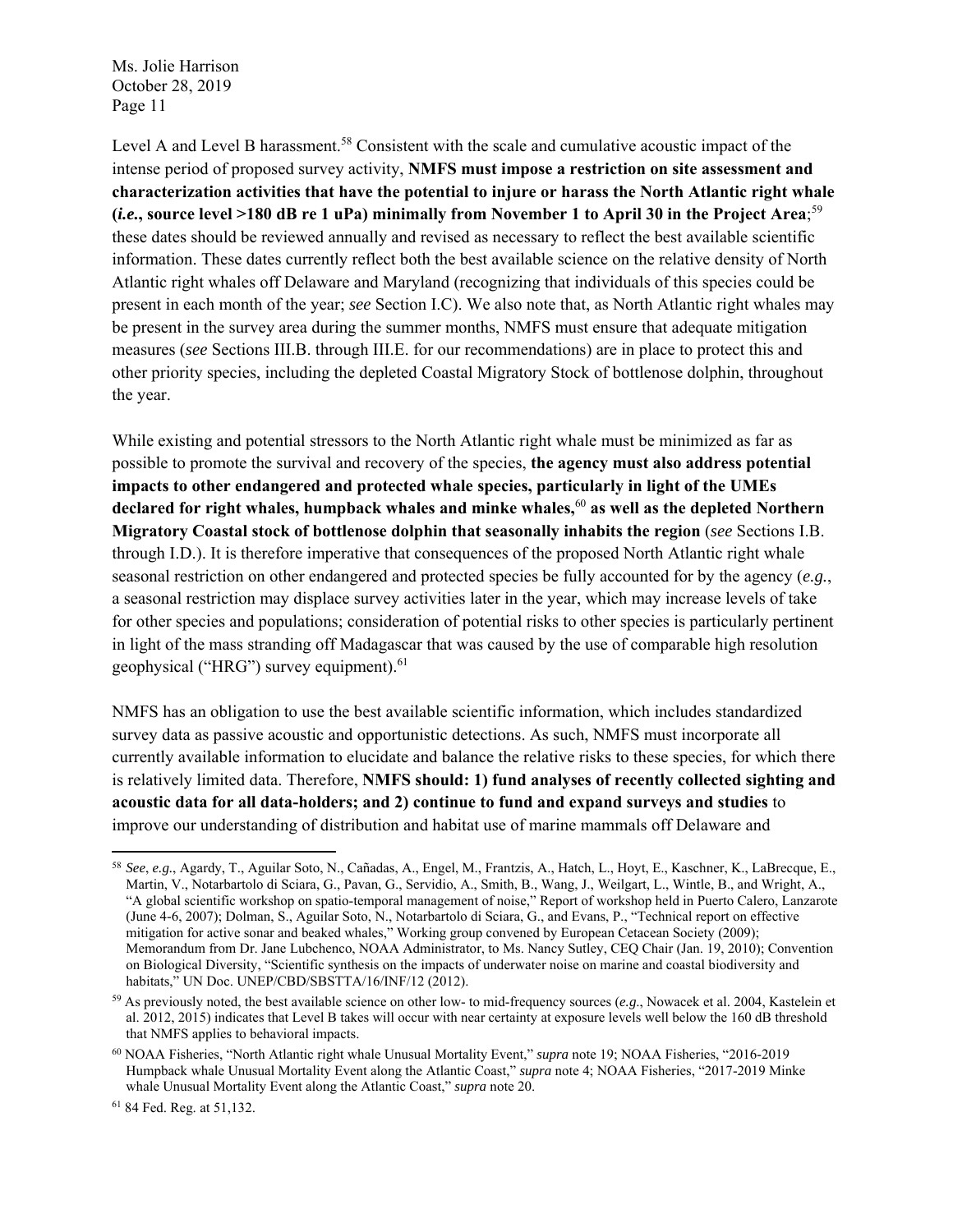Maryland, including the Project Area, as well as the broader Mid-Atlantic region. Only then can the most effective seasonal restrictions and mitigation measures be considered in a year-round context. In the absence of such information, the agency should, as noted above, apply precautionary measures for the time-period proposed (*i.e.,* November 1 to April 30), as based on the best available scientific information.

### *B. Geophysical surveys should commence, with ramp-up, only during daylight hours*

We are deeply concerned that NMFS has proposed reliance upon a single PSO as the primary means of detecting North Atlantic right whales and other marine mammals both during the day and at night, with no requirement for night vision or infrared technology, nor real-time passive acoustic monitoring. This approach is wholly under-protective and places one of the world's most endangered species at unnecessary risk.

The effectiveness of night vision and infrared technology in detecting marine mammals, including large whales, has not yet been tested and published for this geographic region. In general, night vision equipment, relying on image intensifying technology, has not been widely used or tested for marine mammal monitoring, and is considered to be heavily affected by environmental conditions often present at sea. Infrared technology, relying on thermal differences between the target species and the environment, has shown promise for night time detection of a number of marine mammal species from vessels.62 However, the application of infrared technology as a mitigation tool is still in development and a number of studies have reported varying results depending on the type of equipment used, the environmental conditions, and the species in question. These concerns notwithstanding, and in lieu of new research on the effectiveness of these technologies, we recommend NMFS require the use of night vision or infrared technology at night *in combination with* real-time passive acoustic monitoring during the entire survey period, to maximize the likelihood of detection (see Section III.D).

**Given the paucity of mitigation measures currently proposed, and the questions remaining over the effectiveness of night vision and infrared technology, geophysical surveys must only commence,**  with ramp-up, during daylight hours of adequate visibility<sup>63</sup> to maximize the probability that North **Atlantic right whales are detected and confirmed clear of the exclusion zone.** If clear, the survey can then continue into nighttime hours. However, if a North Atlantic right whale is detected in the exclusion zone during nighttime hours and the survey is shut down, developers should be required to wait until daylight hours for ramp-up to resume.

## *C. Minimum radii of exclusion zones should be increased and maintained throughout survey activities*

  $62$  Lathlean, J. and Seuront, L., "Infra-red thermography in marine ecology: methods, previous applications and future challenges," *Marine Ecology Progress Series*, vol. 514, p. 263-277 (2014).

<sup>63</sup> Adequate visibility should be determined by the lead PSO based on standardized environmental parameters (*e.g.*, visibility, glare, sea state, wind speed).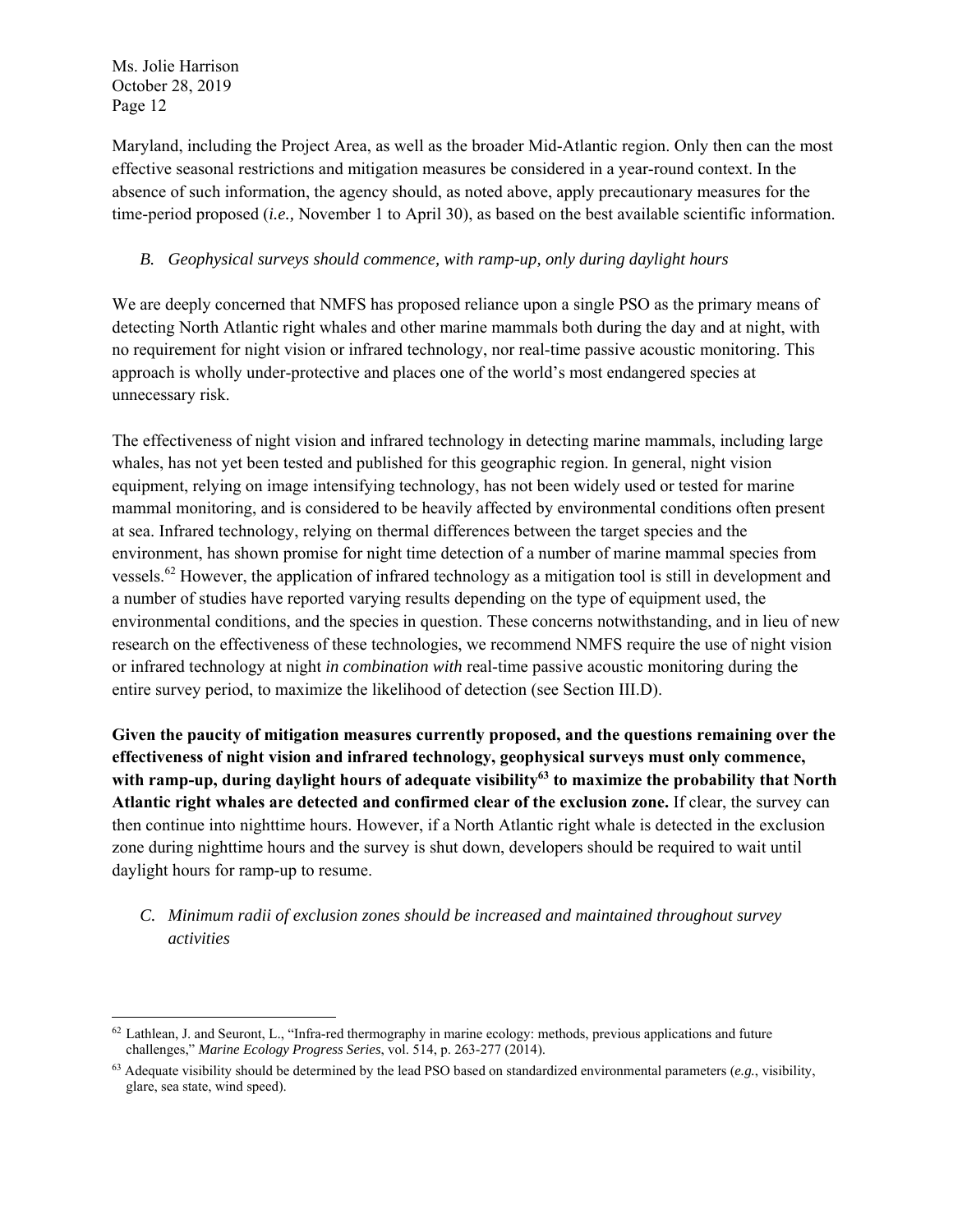The Proposed IHA specifies that marine mammal exclusion zones will be established around HRG equipment and monitored by PSOs during HRG surveys as follows: 500 m exclusion zone for North Atlantic right whales; a 200 m exclusion zone for other ESA-listed marine mammals (fin, sei, and sperm whales); and a 100 m exclusion zone for all other marine mammals.<sup>64</sup> The definition of exclusion zone radii based on the acoustic thresholds laid out in the NMFS technical guidance document significantly underestimates the area in which marine mammals, including large whales, may experience noise at levels capable of causing behavioral harassment (*i.e.*, received level  $\leq$ 160 dB).<sup>65</sup> Again, any potential harassment of the North Atlantic right whale is a significant concern. Moreover, the agency is demonstrating inconsistency in its exclusion zone requirements for different Lease Areas without explanation or justification.<sup>66</sup>

**NMFS must require sufficient monitoring practices to ensure a 500 m exclusion zone for** *all* **marine mammals67 around all vessels conducting activities with noise levels that could result in injury or harassment to these species** (based on the best available science), with the exception of dolphins that, in the determination of PSOs, are voluntarily approaching the vessel. **Additionally, PSOs should, to the extent feasible, monitor beyond the minimum 500 m exclusion zone to an extended 1,000 m exclusion zone for North Atlantic right whales**. 68 NMFS should maintain protective exclusion zones, at the minimum distances we recommend above, throughout the site assessment and characterization activities to maximize protections for North Atlantic right whales and other protected species. The exclusion zone distance should be extended beyond these minimum distances in the case that sound source validation data support such an extension.

# *D. A combination of Protected Species Observers and passive acoustic monitoring must be employed at all times*

The ability to detect marine mammals is highly dependent on the species and behavior, which has led experts to recommend a combination of monitoring methods be employed to maximize detectability.<sup>69</sup> For even the most conspicuous large whale species, estimates of relative detection probability for a

<sup>64 84</sup> Fed. Reg. at 51,140.

<sup>65</sup> *See, e.g.*, Wright, A.J., "Sound science: Maintaining numerical and statistical standards in the pursuit of noise exposure criteria for marine mammals." *Frontiers in Marine Science,* vol. 2 (2015)*.*

<sup>66</sup> *See*, *e.g.*, 83 Fed. Reg. 19,711-19,736, which specifies: 25 m exclusion zone for harbor porpoises; 200 m exclusion zone for ESA-listed cetaceans, including sperm whales and mysticetes (except North Atlantic right whale); and 500 m exclusion zone for North Atlantic right whales. No exclusion zones are warranted for non-ESA-listed marine mammals. PSOs will visually monitor and record the presence of all marine mammals within 500 meters.

<sup>67</sup> Letter from J. Grybowski, F. Beinecke, J. Kassel, J. Lyon, M. Alt, J. Savitz, A. Downes, and M. Brune, to Ms. M. Bornholdt, Renewable Energy Program Manager, Bureau of Ocean Energy Management, regarding "Proposed mitigation measures to protect North Atlantic right whales from site assessment and characterization activities of offshore wind energy development in the Rhode Island and Massachusetts Wind Energy Area" (May 7, 2014). The dates of the seasonal restrictions have since been revised to November 1<sup>st</sup> through May 14<sup>th</sup>, as reflected in our current letter, based on the best available science.

<sup>68</sup> As recommended by Drs. S.D. Kraus, C. Good, and H. Bailey *pers. comm*. to Dr. F. Kershaw and M. Jasny, Oct. 24, 2017.

<sup>69</sup> *See, e.g.*, Verfuss, U.K., Gillespie, D., Gordon, J., Marques, T.A., Millr, B., Plunkett, R., Theriault, J.A., Tollit, D.J., Zitterbart, D.P., Hubert, P., and Thomas, L., "Comparing methods suitable for monitoring marine mammals in low visibility conditions during seismic surveys." *Marine Pollution Bulletin*, vol. 126, p.1-18 (2018).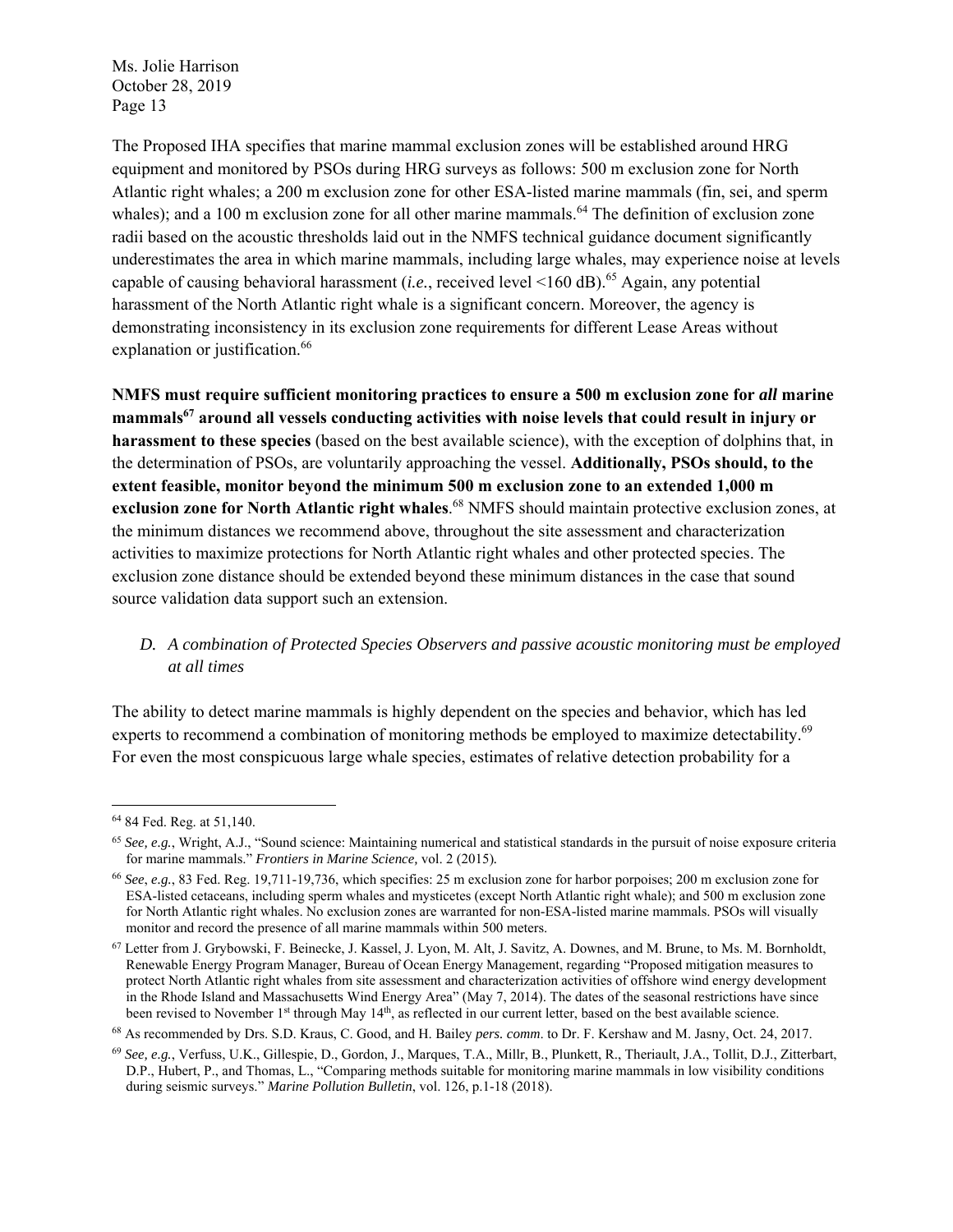Beaufort sea state of 6 is less than half that for a Beaufort sea state of  $0.^{70}$  Sea state has been demonstrated to have a direct effect on the siting probability of North Atlantic right whales in the Lower Bay of Fundy and in Roseway Basin of the Southwest Scotian Shelf.<sup>71</sup> In line with Barlow (2015),<sup>72</sup> the probability of sighting a North Atlantic right whale in this area changed by a factor of 0.628 (95% CI: 0.428-0.921) for every unit increase in sea state.73

These studies indicate the effect of increasing Beaufort sea state in reducing the probability of detection of large whales, including the North Atlantic right whale. Based on the data collected by the National Buoy Data Center (*see* Table 1),<sup>74</sup> a monthly average Beaufort sea state of 3 or 4 can be expected in close vicinity to the Lease Area, year-round, with the highest sea states from September to May. This is a salient consideration in the evaluation of whether a species can be adequately protected by species observers alone, given the moderate Beaufort sea states in the vicinity of the Lease Areas during the months when the proposed surveys would take place.

Given these data, observers alone are certain to underestimate the number of large whales in the mitigation area based on sea state. From the findings of Baumgartner *et al.* (2003),<sup>75</sup> we would expect a reduction in detection probability of North Atlantic right whales by up to 84.5 percent based on an average Beaufort sea state of 4, relative to ideal sighting conditions (*i.e.*, Beaufort sea state = 0). Notably, the detectability of North Atlantic right whales even under ideal sighting conditions is likely to be significantly less than 100 percent given availability and perception biases other than those involving sea state.

In addition to sighting condition limitations, studies suggest that North Atlantic right whales exhibit behaviors that reduce the likelihood that they would be detected by PSOs and therefore often go undetected by observers. For example, acoustic surveys have detected North Atlantic right whale vocal presence throughout the year and over the entire spatial extent of a study area in Massachusetts Bay,  $^{76}$ even though visual surveys have rarely reported sightings of North Atlantic right whales in the winter off the coast of Massachusetts.<sup>77</sup> In fact, aerial surveys were found to detect North Atlantic right whales on

 <sup>70</sup> Barlow, J., "Inferring trackline detection probabilities,  $g(0)$ , for cetaceans from apparent densities in different survey conditions," *Marine Mammal Science*, vol. 31, p. 923-943 (2015).

<sup>71</sup> Baumgartner, M.F., Cole, T.V.N., Clapham, P.J., and Mate, B.R., "North Atlantic right whale habitat in the lower Bay of Fundy and on the SW Scotian Shelf during 1999-2001." *Marine Ecology Progress Series*, vol. 264, p. 137-154 (2003).

 $72$  Barlow, J., "Inferring trackline detection probabilities,  $g(0)$ , for cetaceans from apparent densities in different survey conditions," *supra* note 70.

<sup>73</sup> *Id*.

<sup>74</sup> NOAA-NWS, "National Data Buoy Center." Available at: http://www.ndbc.noaa.gov/.

<sup>75</sup> Baumgartner, M.F., *et al*., *supra* note 71.

<sup>76</sup> Morano, J.L., Rice, A.N., Tielens, J.T., Estabrook, B.J., Marray, A., Roberts, A.L., and Clarkm C.W., "Acoustically detected year-round presence of right whales in an urbanized migration corridor." *Conservation Biology,* vol. 26, p. 698-707 (2012).

<sup>77</sup> Winn, H.E., Price, C.A., and Sorenson, P.W., "The distributional biology of the right whale (*Eubalaena glacialis*) in the western North Atlantic." *Report of the International Whaling Commission*, Special Issue, vol. 10, p. 129-138 (1986); Pittman, S.J, Kot, C., Kenney, R.D., Costa, B., and Wiley, D., "Cetacean distribution and diversity." In: Battista T., Clark R., Pittman S.(eds) *An ecological characterization of the Stellwagen Bank National Marine Sanctuary Region: oceanographic, biogeographic, and contaminants assessment*, p.264-324 (2006).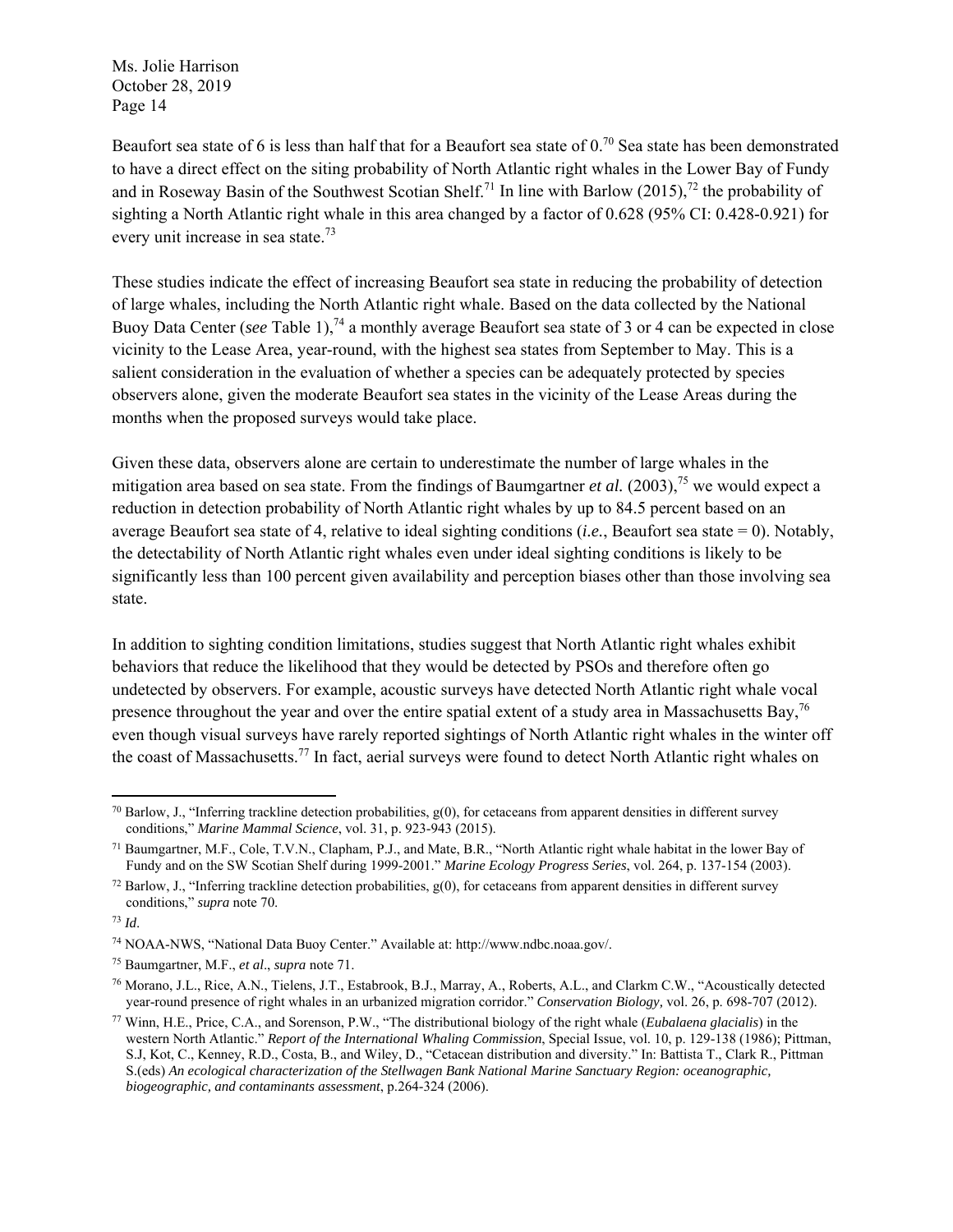only two-thirds of the days they were acoustically detected in Cape Cod Bay, Massachusetts, from 2001 to 2005.<sup>78</sup> Additionally, there is evidence that North Atlantic right whales spend significantly more time at subsurface depths (1-10 m) compared to normal surfacing periods (within 1 m of the surface) when exposed to certain types of acoustic disturbance.<sup>79</sup> These behavioral responses are likely to be heightened when whales are in the proximity of the acoustic disturbance from geophysical surveys, meaning that animals may be less detectable by observers during the survey period relative to other times of the year.<sup>80</sup>

*Table 1. Long-term monthly average wind speed (1984-2008), wave height (1986-2008) and corresponding Beaufort Sea State recorded at NOAA National Data Buoy Station 44009 (LLNR 168) – DELAWARE BAY 26 NM Southeast of Cape May, NJ. Data source: NOAA National Data Buoy Center (Accessed: October 23, 2019).*

| Month     | <b>Wind Speed</b> | <b>Wave Height</b> | <b>Beaufort Sea State</b> |
|-----------|-------------------|--------------------|---------------------------|
|           | (knots)           | (m)                |                           |
| January   | 15.1              | 1.4                | 4                         |
| February  | 14.1              | 1.4                | 4                         |
| March     | 13.5              | 1.4                | 4                         |
| April     | 12.2              | 1.3                | 4                         |
| May       | 11.0              | 1.1                | 4                         |
| June      | 10.0              | 0.9                | 3                         |
| July      | 9.5               | 0.9                | 3                         |
| August    | 9.7               | 1.0                | 3                         |
| September | 11.3              | 1.2                | 4                         |
| October   | 12.9              | 1.3                | 4                         |
| November  | 14.2              | 1.3                | 4                         |
| December  | 14.9              | 1.4                | 4                         |

Thus, reliance on a single PSO as the sole monitoring method during both daylight hours and during the night is under-protective and should not be endorsed by the agency. **A combination of visual monitoring by PSOs and passive acoustic monitoring should be implemented 24 hours a day.** Research has demonstrated that passive acoustic monitoring can provide a two- to ten-fold increase in the number of days that right whales are detected relative to visual methodologies.<sup>81</sup> The passive acoustic protocol

 78 Clark, C.W., Brown, M.W., and Corkeron, P., "Visual and acoustic surveys for North Atlantic right whales, *Eubalaena glacialis*, in Cape Cod Bay, Massachusetts, 2001-2005: Management Implications." *Marine Mammal Science*, vol. 26, p. 837- 854 (2010).

<sup>79</sup> Nowacek, D.P., Johnson, M.P., and Tyack, P.L., "North Atlantic right whales (*Eubalaena glacialis*) ignore ships but respond to alerting stimuli." *Proceedings: Biological Sciences,* vol. 271, p. 227-231 (2004).

<sup>80</sup> Robertson, F.C., Koski, W.R., Thomas, T.A., Richardson, W.J., Würsig, B., and Trites, A.W., "Seismic operations have variable effects on dive-cycle behavior of bowhead whales." *Endangered Species Research*, vol. 21, p. 143-160 (2013).

<sup>81</sup> Soldevilla, M.S., Rice, A.N., Clark, C.W., and Garrison, L. P., "Passive acoustic monitoring on the North Atlantic right whale calving grounds," *Endangered Species Research*, vol. 25, pp. 115–140 (2014). It is important to note that passive acoustic monitoring, while capable of significantly increasing detection rates, is not an approach capable of detecting all whales in an area due to the fact that not all individuals continually vocalize, or vocalizations may be very low in volume at certain life history stages, as in the case of "contact calls" between North Atlantic right whale mothers and calves (*see* Parks, S. E.,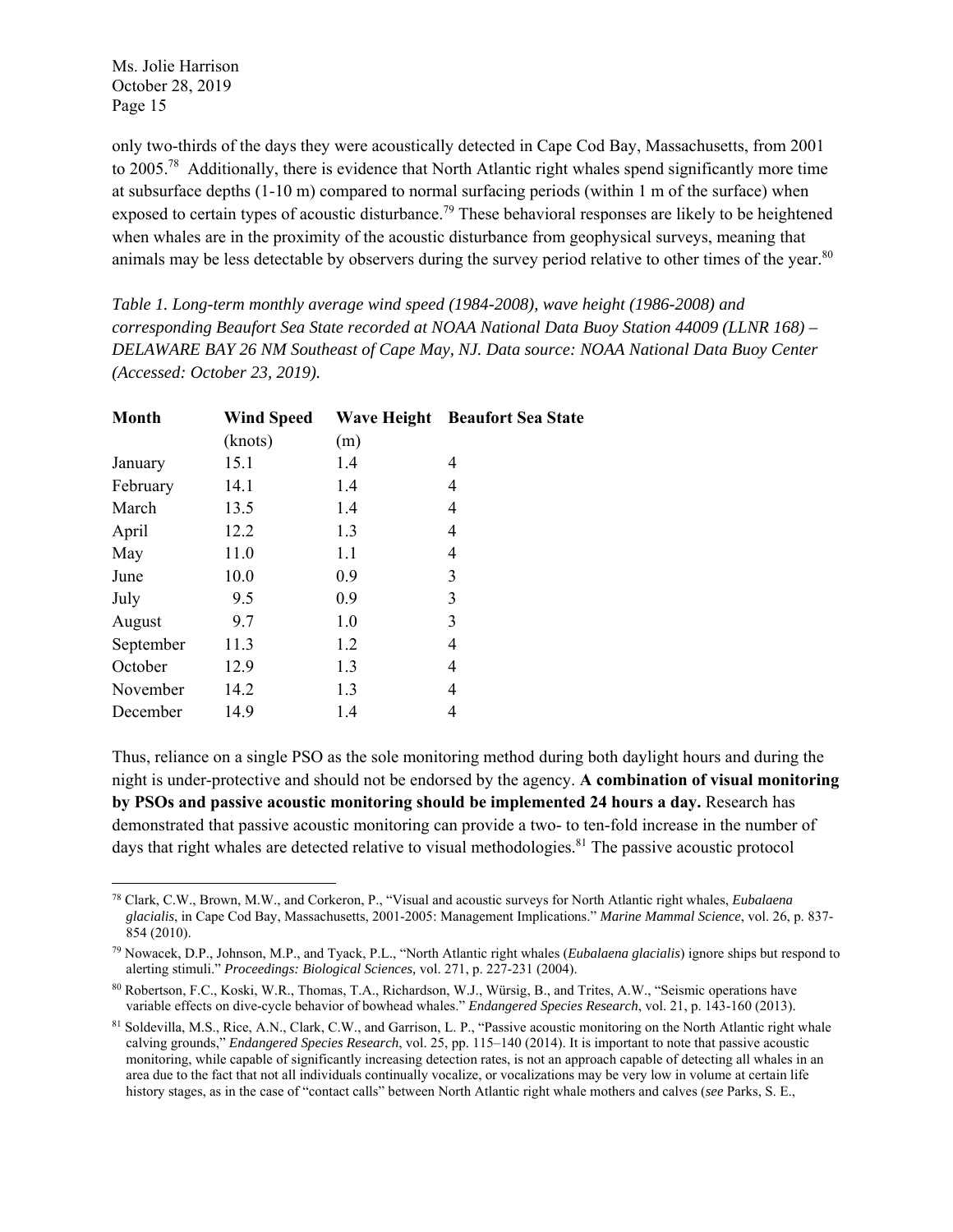should be designed so the hydrophone is not masked by vessel or survey noise. We also support the inclusion of both broadband and low frequency hydrophones, which will serve to ensure that North Atlantic right whale vocalizations, as well as those of other low- and mid-frequency vocalizing species, can be detected. **Survey activity must be shut down upon the visual or acoustic detection of a North Atlantic right whale.** Acoustic detections of other species should be used to assist PSOs in their visual monitoring efforts.

The shift schedule of the NMFS-approved PSOs aboard the survey vessel **must also be adjusted to a minimum of four PSOs following a two-on two-off rotation, each responsible for scanning no more than 180° of the exclusion zone at any given time. Observation must begin at least 30 minutes prior to the commencement of geophysical survey activity and shall be conducted throughout the time of geophysical survey activity.**

#### *E. Vessel strike measures*

Vessel collisions remain one of the leading causes of large whale injury and mortality, and are a primary driver of the existing UMEs. The number of recorded vessel collisions on large whales each year is likely to grossly underestimate the actual number of animals struck, as animals struck but not recovered, or not thoroughly examined, cannot be accounted for.<sup>82</sup> North Atlantic right whales are particularly prone to ship-strike given their slow speeds, their occupation of waters near shipping lanes, and the extended time they spend at or near the water's surface.<sup>83</sup> Some types of anthropogenic noise have been shown to induce sub-surface positioning in North Atlantic right whales, increasing the risk of ship-strike at relatively moderate levels of exposure.<sup>84</sup> It is possible that HRG surveys could produce the same effects, and should therefore be treated conservatively. In addition, the agency has a responsibility to implement mitigation measures to prevent any further vessel collisions for other species of large whale currently experiencing an UME (*i.e.*, humpback whales and minke whales), as well as other species such as fin whales, which, in light of the broad distributional shifts observed for multiple species, may be at potential future risk of experiencing an UME.

As described in the Proposed IHA, the survey vessel(s) will maintain a speed of four knots during surveys.<sup>85</sup> A mandatory speed limit of 10 knots is also required of all vessels, regardless of size, within mandatory Mid-Atlantic SMAs (in operation from November 1 through April 30) and voluntary Dynamic

Cusano, D. A., Van Parijs, S. M., & Nowacek, D. P., "Acoustic crypsis in communication by North Atlantic right whale mother–calf pairs on the calving grounds." *Biology letters*, *15*(10), 20190485 (2019); Parks, S. E., Cusano, D. A., Van Parijs, S. M., & Nowacek, D. P., "North Atlantic right whale (*Eubalaena glacialis*) acoustic behavior on the calving grounds." *The Journal of the Acoustical Society of America*, *146*(1), EL15-EL21 (2019)). As such, passive acoustic monitoring must be used *in combination with* visual detection methods for mitigation purposes.

<sup>82</sup> Reeves, R.R., Read, A.J., Lowry, L., Katona, S.K., and Boness, D.J., "Report of the North Atlantic Right Whale Program Review." 13–17 March 2006, Woods Hole, Massachusetts (2007) (prepared for the Marine Mammal Commission); Parks, S.E., Warren, J.D., Stamieszkin, K., Mayo, C.A., and Wiley, D., "Dangerous dining: surface foraging of North Atlantic right whales increases risk of vessel collisions." *Biology Letters*, vol. 8, p. 57-60 (2011).

<sup>83</sup> NOAA Fisheries, "Recovery plan for the North Atlantic right whale" (August 2004).

<sup>84</sup> Nowacek, D.P., *et al., supra* note 79.

<sup>85 84</sup> Fed. Reg, at 51,138.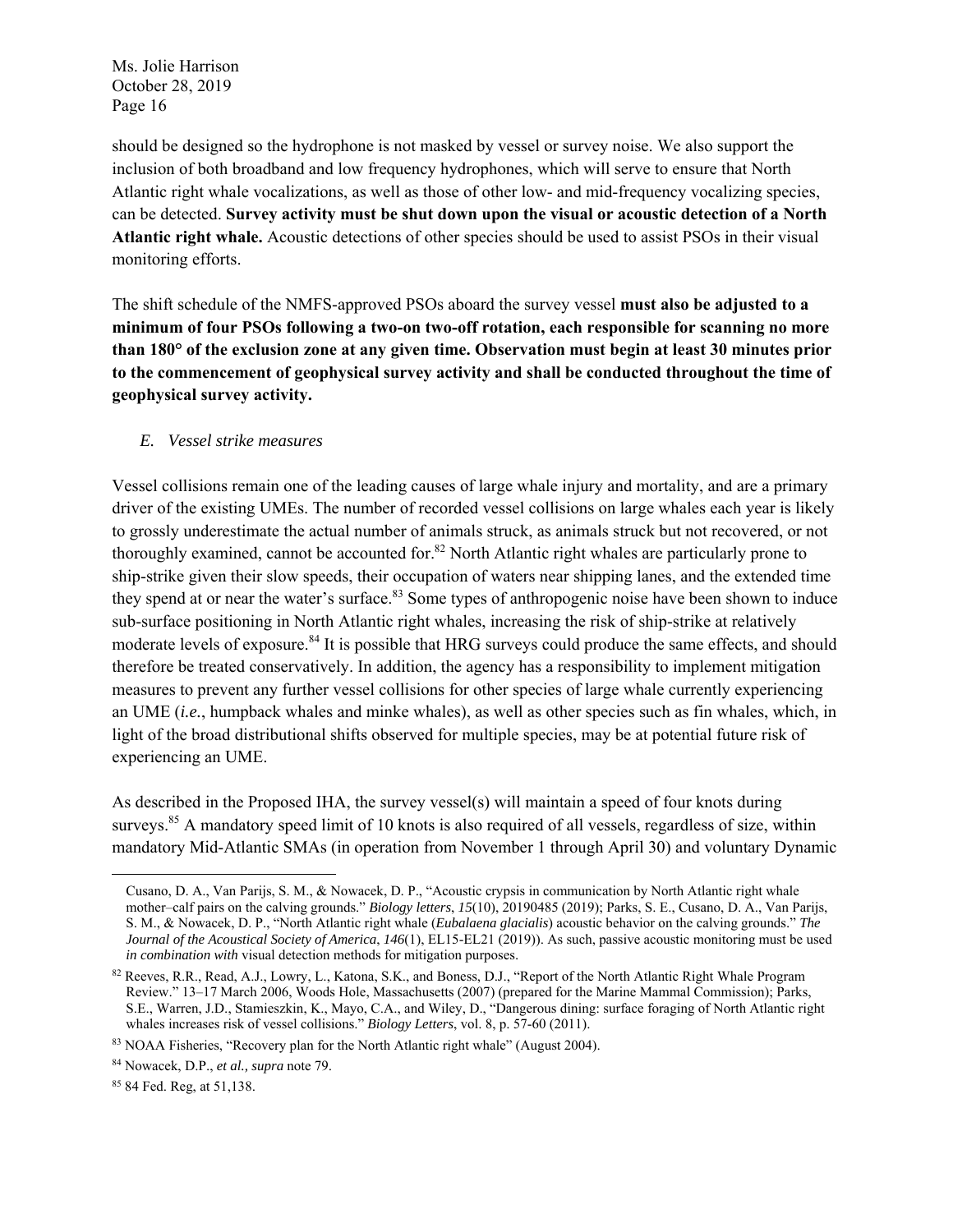Management Areas ("DMAs;" year-round) as designated by NMFS.<sup>86</sup> As North Atlantic right whales may be in the Project Area year round (*see* Section I.C.), and as serious injury or mortality can occur from a vessel traveling above 10 knots irrespective of its length, $^{87}$  and also as mothers and calves are likely to travel close to shore,<sup>88</sup> **a 10 knot speed restriction on all project associated vessels transiting within, and to/ from, the survey area should be required for the proposed survey period**. To reflect the risk posed by vessels of any length, NMFS set the standard of a mandatory vessel speed restriction for all vessels (including under 20 meters) in the Cape Cod Bay SMA. (This measure should be considered in addition to the seasonal restriction on geophysical surveys recommended in Section III.A).

Additionally, studies of other baleen whales indicate that noise can induce horizontal displacement.<sup>89</sup> HRG surveys may therefore push a North Atlantic right whale out of a SMA or DMA, that whale may enter an area where vessels are traveling at greater speed, presenting a greater danger of vessel collision. This is particularly concerning in light of the fact that the Project Area lies adjacent to an area of high ship traffic resulting from the approach to Delaware Bay. **Indirect ship strike risk resulting from habitat displacement must be accounted for in NMFS' analysis**.

Finally, we recommend that **NMFS require all project vessel operators to report sightings of living North Atlantic right whales and all sightings of dead, injured, or entangled whales, regardless of species**. Such reporting requirements would be informative across as range of marine mammal protection and regulatory efforts currently being undertaken by the agency.

### IV. CONCLUSION

Thank you for considering our comments. For the above reasons, NMFS must revise its analysis to be consistent with the agency's statutory obligations. We request the opportunity to meet with you, and your staff, to discuss these matters.

Sincerely,

Francine Kershaw, Ph.D. Project Scientist, Marine Mammal Protection and Oceans, Nature Program Natural Resources Defense Council

 86 84 Fed. Reg. at 51,141; "If NMFS should establish a DMA in the survey area while surveys are underway, Skipjack would contact NMFS within 24 hours of the establishment of the DMA to determine whether alteration of survey activities was warranted to avoid right whales to the extent possible."

<sup>87</sup> NOAA Fisheries, "Reducing ship strikes to North Atlantic right whales," *supra* note 31.

<sup>88</sup> Dr. C. Good *pers. comm*., *supra* note 35.

<sup>89</sup> *E.g.,* Castellote, M., Clark, C.W., and Lammers, M.O., "Acoustic and behavioural changes by fin whales (*Balaenoptera physalus*) in response to shipping and airgun noise," *Biological Conservation*, vol. 147, pp. 115-122 (2012).